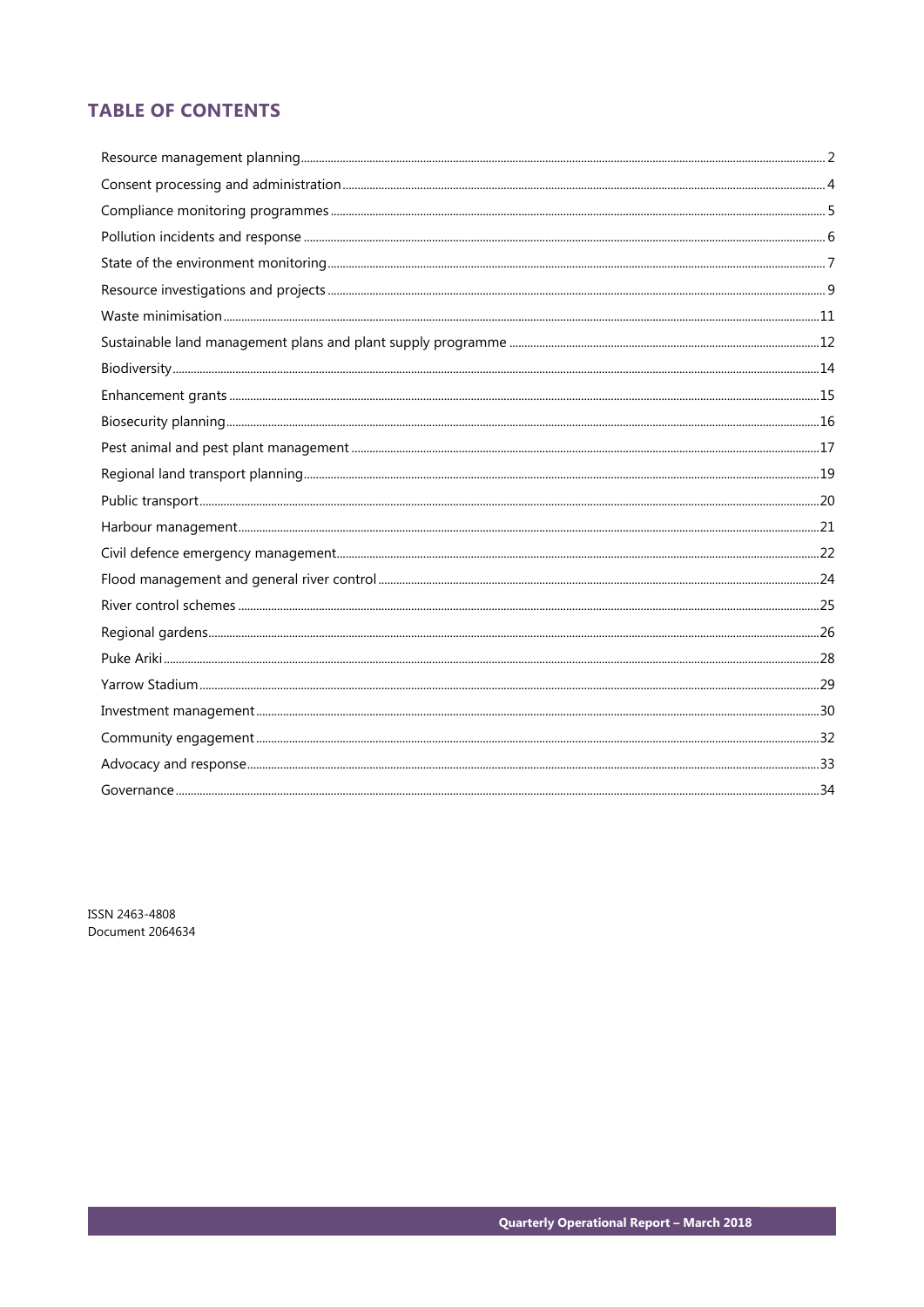# **EXECUTIVE SUMMARY**

This is the Quarterly Operational Report (QOR) for the three months ended 31 March 2018. The purpose of a QOR is to present a snapshot of the Council progressing through the delivery of the programme of activities agreed to in that year's annual plan or longterm plan. It is designed to give a feel for how the Council is progressing and the forecast for the rest of the year.

This QOR presents the achievement of the programmes of work established by the Council in the *2017/2018 Annual Plan*.

Except as noted below the Council is achieving all the measures and targets established in the *2017/2018 Annual Plan*.

The following performance measures are noted as being orange. That is, performance to date is at risk of not achieving the target or there is a risk that the year-end performance may not be achieved:

Nil.

The following performance measures are noted as being red. That is, performance to date has not achieved the target or the performance for the rest of the year is unlikely to achieve the target:

Investment management: The Council's *Investment Policy* has a 6% target for interest returns. The *Local Government Act 2002* requires the Council to set a target. In the current interest rate environment, the Council is unlikely to reach this target for 2017/2018. Since the target was established, the Council has exceeded consistently exceeded it. The target was reassessed in the preparation of the *2018/2028 Long-Term Plan*.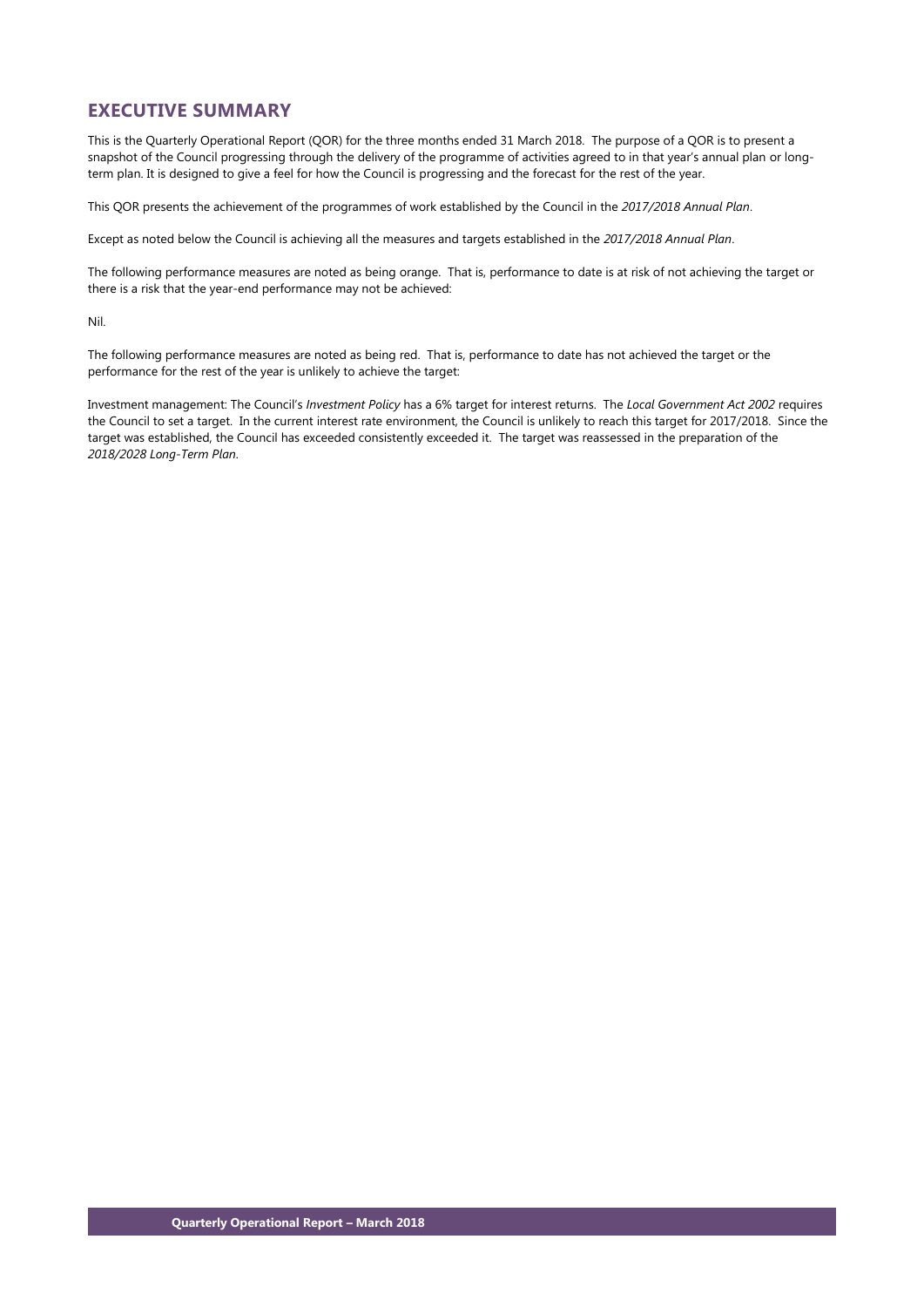# **INTRODUCTION**

The purpose of a Quarterly Operational Report (QOR) is to present a snapshot of the Council progressing through the delivery of the programme of activities agreed to in that year's annual plan or long-term plan. It is designed to give a feel for how the Council is progressing and the forecast for the rest of the year.

The QOR is structured in the following manner for each activity within each one of the six groups of activity:

- The objective for that activity
- Commentary/Highlights a high level overview of how that activity is progressing and any indications for future performance. Case studies and/or matters of interest may also be included in this section.
- Outputs/Key performance indicators these are the annual plan/long-term plan measures for the year together with actual performance to date. "NF" (non-financial status) is the performance year to date and "E" (expected future status) is the forecast for the rest of the year. The colours are as defined below.
- Scoreboard Outputs/Key performance indicators this is a graphical representation of how performance is progressing and how it is forecast to progress for the rest of the year. The key is:
	- $\triangleright$  green performance is on target for the year or is forecast to remain on target for the year
	- $\triangleright$  orange performance to date is at risk of not achieving the target or there is a risk that the year end performance may not be achieved
	- $\triangleright$  red performance to date has not achieved the target or the performance for the rest of the year is unlikely to achieve the target
	- $\triangleright$  grey the performance measure has been delayed
	- black reporting on the performance measure has not been updated or the forecast for the rest of the year has not been updated.
- Further explanation of all performance that is not "on target" is provided.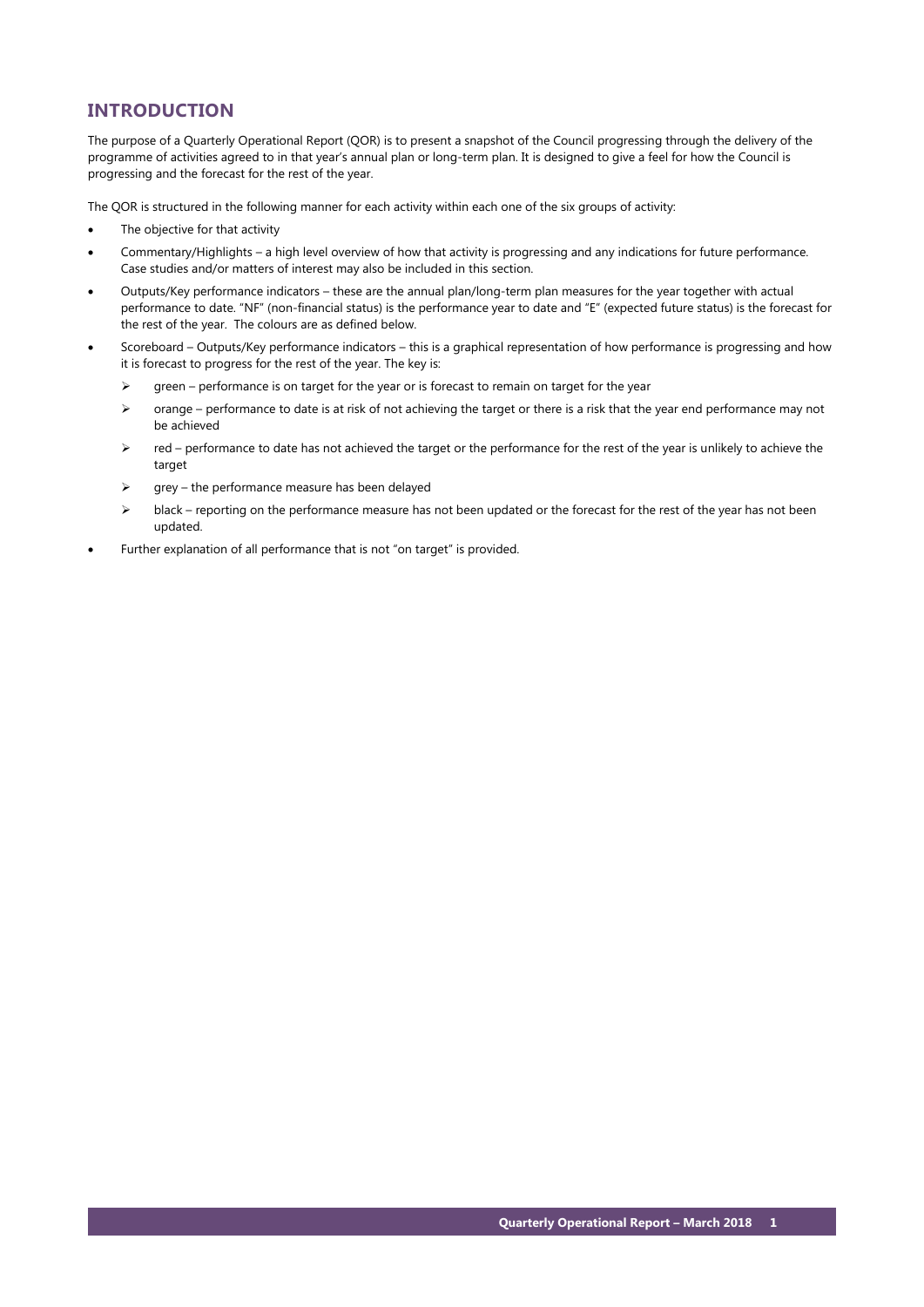### <span id="page-3-0"></span>**RESOURCE MANAGEMENT PLANNING**

Preparing, adopting and maintaining comprehensive and publicly considered policies, plans and strategies that will deliver to the Taranaki community, efficient and effective management of the Council's functions and Taranaki's natural and physical resources.

### **COMMENTARY/HIGHLIGHTS**

Continued to make progress on the review of the *Regional Freshwater and Land Plan*. The release of a *Proposed Freshwater and Land Plan* was delayed to allow further work to be undertaken. In the interim, the *Requirements for Good Farm Management in Taranaki* document has been completed and distributed to farmers and other key stakeholders. Sixty submissions on the *Proposed Coastal Plan* have been received.

### **OUTPUTS/KEY PERFORMANCE INDICATIONS**

| <b>Performance measure</b>                                                                                      | <b>Actual performance</b>                                                                                                                                                                                                                                                                                                                                                                                                                                                             |
|-----------------------------------------------------------------------------------------------------------------|---------------------------------------------------------------------------------------------------------------------------------------------------------------------------------------------------------------------------------------------------------------------------------------------------------------------------------------------------------------------------------------------------------------------------------------------------------------------------------------|
| Complete preparation/full reviews and interim reviews of<br>resource management policies, plans and strategies: |                                                                                                                                                                                                                                                                                                                                                                                                                                                                                       |
| Regional Policy Statement: Interim review in 2016/2017. Full<br>review in 2019/2020.                            | The Regional Policy Statement for Taranaki (RPS) was made<br>operative in January 2010. An interim review of the RPS has been<br>completed, involving the preparation and targeted consultation<br>of an Interim Review Report in 2017.                                                                                                                                                                                                                                               |
| Regional Coastal Plan: Full review continued in 2017/2018.<br>Interim review 2023/2024.                         | The review is ongoing. A Proposed Coastal Plan and Section 32<br>evaluation report have been prepared and publicly notified on<br>24 February. The Schedule 1 Plan review process has<br>commenced.                                                                                                                                                                                                                                                                                   |
|                                                                                                                 |                                                                                                                                                                                                                                                                                                                                                                                                                                                                                       |
| Regional Air Quality Plan: Interim review 2016/2017. Full<br>review 2021/2022.                                  | The review of the Regional Air Quality Plan for Taranaki was<br>completed and made operative on 25 July 2011. A draft interim<br>review report of the efficiency and effectiveness of that Plan has<br>been completed.                                                                                                                                                                                                                                                                |
|                                                                                                                 |                                                                                                                                                                                                                                                                                                                                                                                                                                                                                       |
| Regional Fresh Water and Land Plan: On-going review<br>2019/2020.                                               | The review of the freshwater and land plans is ongoing.<br>Preliminary consultation has been commenced, including<br>targeted consultation on a combined Draft Plan. Preparation of<br>the Draft Section 32 Report has commenced, which has been<br>informed by further work and studies, including a review of limits<br>for environmental flows and the setting of draft regional targets<br>for swimmability. A draft report on environmental flows received<br>but not finalized. |
|                                                                                                                 |                                                                                                                                                                                                                                                                                                                                                                                                                                                                                       |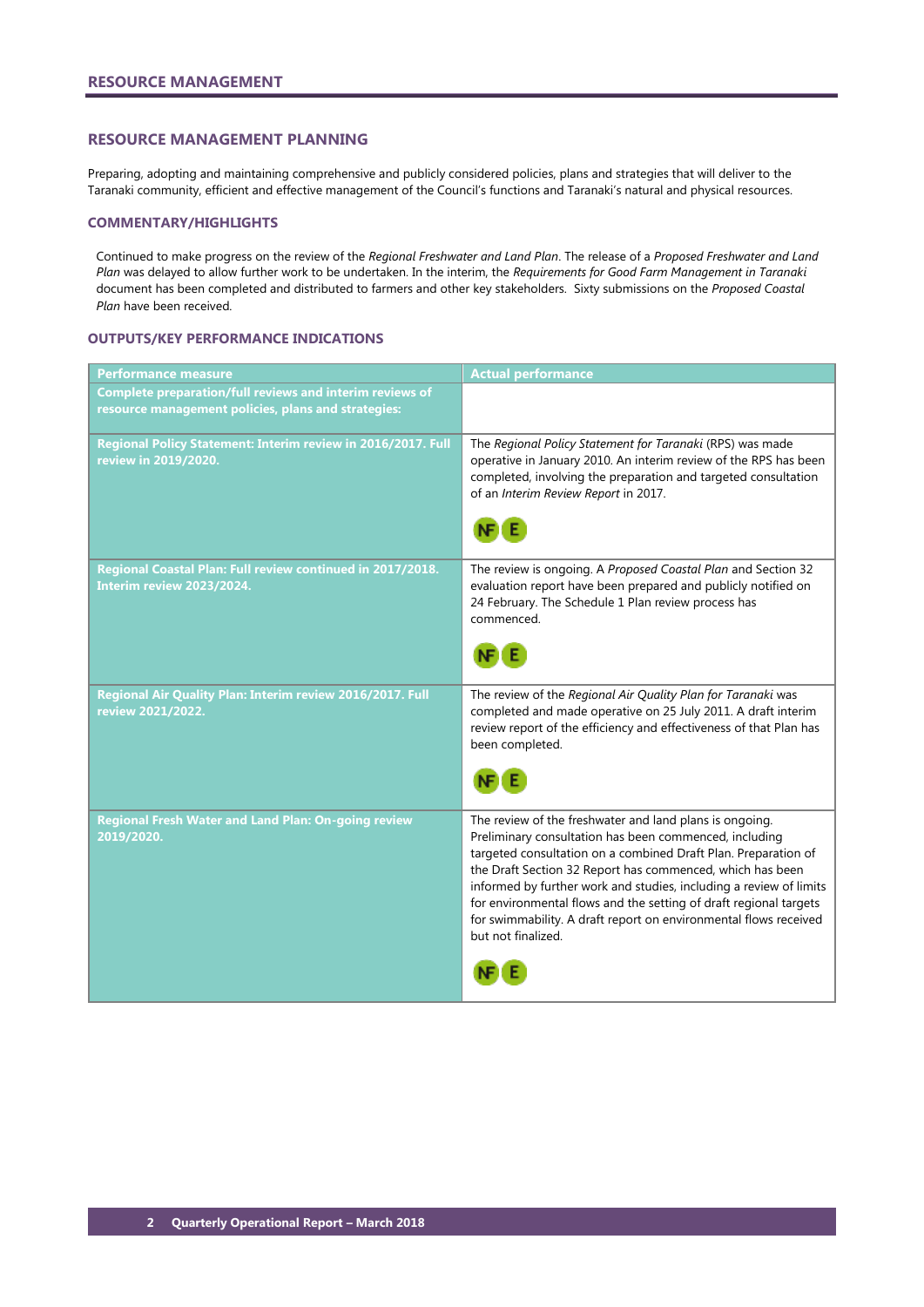# **SCOREBOARD - OUTPUTS/KEY PERFORMANCE INDICATIONS**



**•** On target

- **Target may not be achieved**
- **Target will not be achieved**
- Delayed
- Overdue

**EXPLANATION FOR KEY PERFORMANCE INDICATIONS OTHER THAN "ON TARGET"**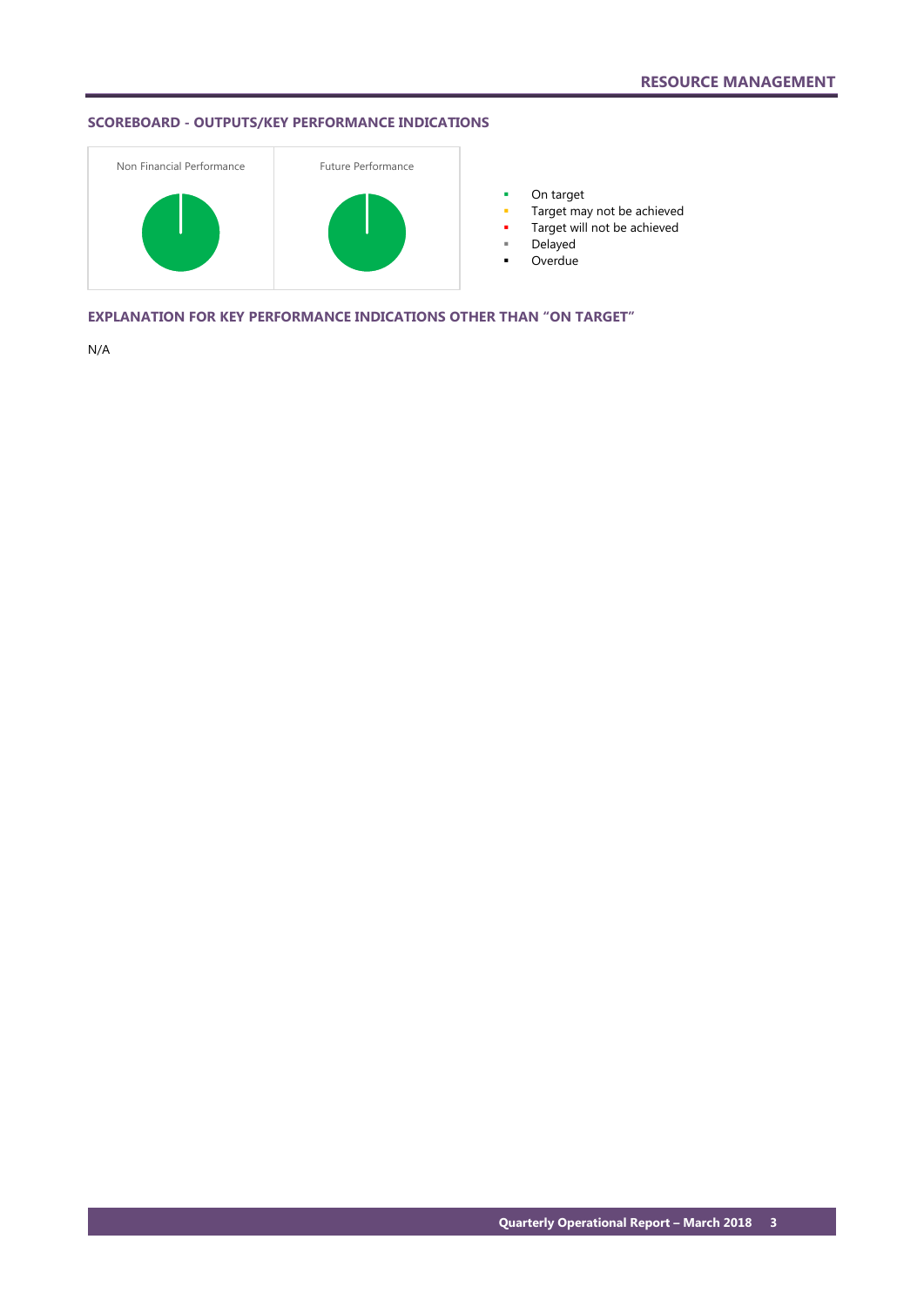# <span id="page-5-0"></span>**CONSENT PROCESSING AND ADMINISTRATION**

Processing all applications for resource consents and administering resource consents in an efficient and effective manner.

### **COMMENTARY/HIGHLIGHTS**

Fewer resource consent applications are being received arising from the downturn in the oil and gas sector. However, staff are busy working on new applications and consent renewals. The consenting process is becoming more streamlined with ongoing system improvements being made to manage consenting risks and to reduce costs (e.g. on-line resource consent applications). Consent processing guidelines are also being reviewed. There have been no objections or appeals against consent decisions. The 100% consent processing time frame compliance has been maintained, meaning activities are not being delayed.

### **OUTPUTS/KEY PERFORMANCE INDICATIONS**

| <b>Performance measure</b>                                                                                                                                                                                                                                                                    | <b>Actual performance</b>                                                                                                                                                                                                                       |
|-----------------------------------------------------------------------------------------------------------------------------------------------------------------------------------------------------------------------------------------------------------------------------------------------|-------------------------------------------------------------------------------------------------------------------------------------------------------------------------------------------------------------------------------------------------|
| Provide appropriate and timely information in response to<br>100% of requests for assistance in implementing Resource<br><b>Management Act 1991 plan rules.</b>                                                                                                                               | Timely and appropriate information has been provided for all<br>information requests.                                                                                                                                                           |
| Process and determine 100% of accepted resource consent<br>applications (approximately 400 consents per annum), in<br>compliance with the Resource Management Act 1991,<br>including compliance with statutory timeframes, and the<br><b>Council's Resource Consents Procedures document.</b> | All of the 19 resource consent applications processed during the<br>month, and the year to date (217) were completed in accordance<br>with the statutory procedures of the Act and the Council's<br>Resource Consents Procedures documentation. |
| Successfully defend 100% of consent decisions appealed to<br>the Environment Court.                                                                                                                                                                                                           | No decisions have been appealed to the Environment Court                                                                                                                                                                                        |
| Minimise the number and duration of resource consent<br>hearings by resolving, through the pre-hearing process, at<br>least 50% of submissions received on resource consent<br>applications.                                                                                                  | So far this year 100% (7/7) of applications receiving submissions<br>have been resolved through the prehearing process.                                                                                                                         |

### **SCOREBOARD - OUTPUTS/KEY PERFORMANCE INDICATIONS**



- 
- Target may not be achieved
- Target will not be achieved
- Delayed
- **Overdue**

**EXPLANATION FOR KEY PERFORMANCE INDICATIONS OTHER THAN "ON TARGET"**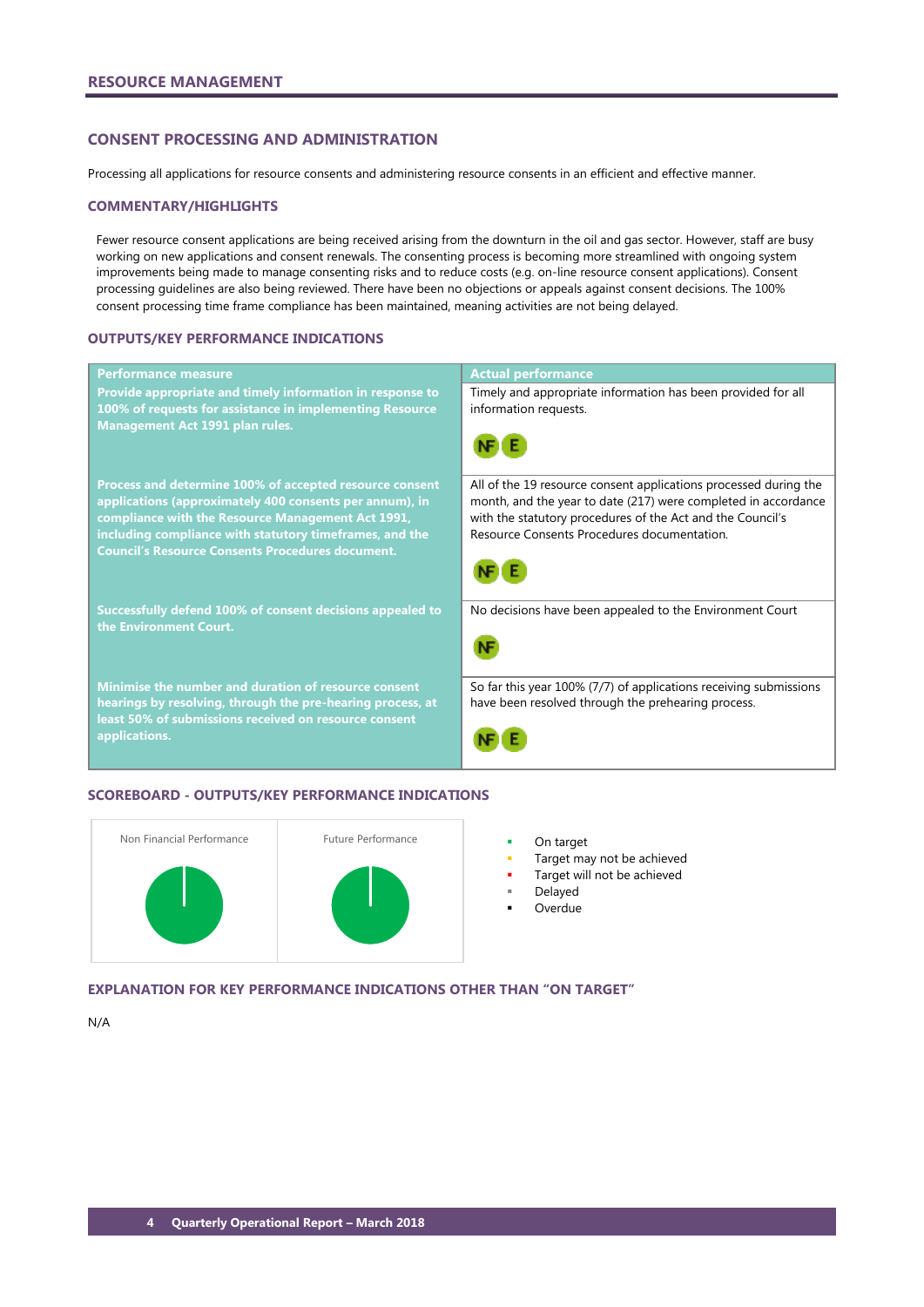# <span id="page-6-0"></span>**COMPLIANCE MONITORING PROGRAMMES**

Undertaking effective and efficient monitoring of resource consents and, where necessary, undertaking successful enforcement action.

### **COMMENTARY/HIGHLIGHTS**

Implemented 209 specific individual compliance programmes for major consent holders (including catchment programmes that cover multiple consent holders) in 2016/2017, together with additional programmes for hydrocarbon exploration and development activities. Consent holders are assessed each year on their environmental performance and on consent compliance. Overall ratings for consent holders in the 2016/2017 year were found to be 74% 'high' and 21% 'good'. The 2016/2017 programmes have now been reported on in full, meeting the Annual Plan target. A number of individual programmes were merged for efficiency in 2017/2018, so while monitoring activities have increased overall, the number of programmes shows a reduction. With the continuing downturn in the oil and gas exploration and production sector, it is likely that the number of compliance programmes and reports for this sector will remain at subdued levels. The dairy farm effluent system non-compliance rate in 2016/2017 was at a level slightly higher than the previous year, due to a wetter season, and reflected the need to maintain oxidation pond systems. Appropriate enforcement action has been undertaken in response to non-compliance.

# **OUTPUTS/KEY PERFORMANCE INDICATIONS**

| <b>Performance measure</b><br>100% of individual compliance monitoring programmes for<br>all major consents designed, implemented and publicly<br>reported upon (approximately 200 individual compliance<br>monitoring programmes per annum) within the negotiated<br>budgets and completed within nine months of the end of<br>the monitoring period. | <b>Actual performance</b><br>The implementation of close to 100 individual compliance<br>monitoring programmes for the 2017/2018 monitoring period is<br>underway. Overall the level of compliance monitoring on tailored<br>monitoring programmes has remained static. 191 individual<br>scheduled compliance programmes were designed and<br>implemented in 2016/2017, the majority of which are reported<br>on annually. By the end of March 2018, 164 annual programmes<br>in 93 reports were published. Two hydraulic fracturing reports<br>and one wellsite report were also completed. |
|--------------------------------------------------------------------------------------------------------------------------------------------------------------------------------------------------------------------------------------------------------------------------------------------------------------------------------------------------------|-----------------------------------------------------------------------------------------------------------------------------------------------------------------------------------------------------------------------------------------------------------------------------------------------------------------------------------------------------------------------------------------------------------------------------------------------------------------------------------------------------------------------------------------------------------------------------------------------|
| <b>Implement and report on 100% of recommendations arising</b><br>from prior year's monitoring of resource consents subject to<br>an individual compliance monitoring programme.                                                                                                                                                                       | Within each compliance monitoring annual report,<br>recommendations from previous reports are set out and their<br>implementation, via monitoring programme design and consent<br>reviews, is reported upon. Implementation of every<br>recommendation is reported within the relevant report.                                                                                                                                                                                                                                                                                                |
| <b>Implement annual programmes for 100% of resource</b><br>consents for agricultural discharges and 90% of minor<br>industries not otherwise subject to an individual compliance<br>monitoring programme (approximately 3,300 inspections<br>per annum).                                                                                               | 37 inspections of minor industrial operations have been<br>completed. These inspections are to ensure good environmental<br>practices are being achieved. 1,453 annual dairy inspections have<br>been completed.                                                                                                                                                                                                                                                                                                                                                                              |

## **SCOREBOARD - OUTPUTS/KEY PERFORMANCE INDICATIONS**



- 
- Target may not be achieved
- Target will not be achieved
- Delayed
- Overdue

### **EXPLANATION FOR KEY PERFORMANCE INDICATIONS OTHER THAN "ON TARGET"**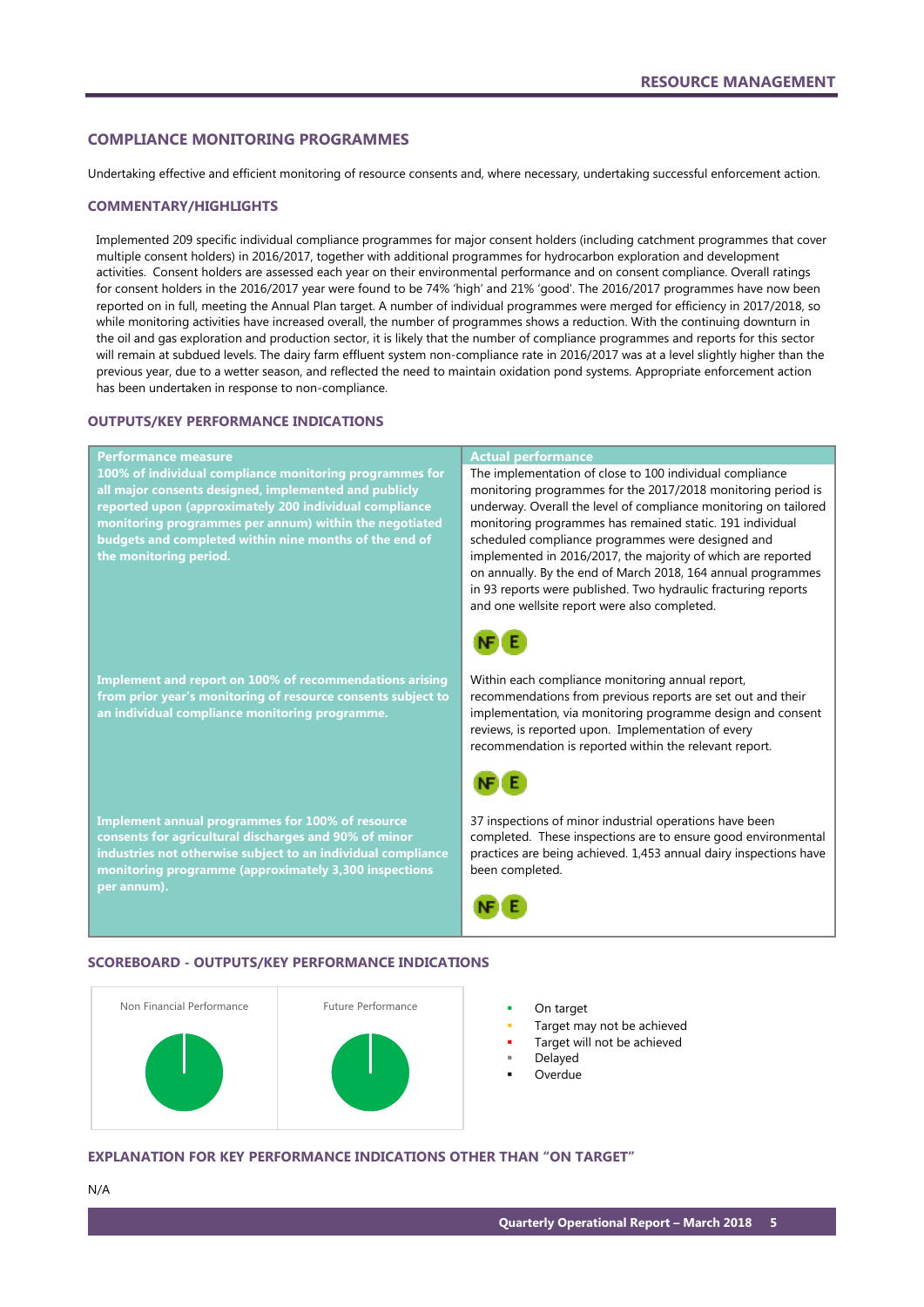# <span id="page-7-0"></span>**POLLUTION INCIDENTS AND RESPONSE**

Responding effectively to pollution incidents, reducing the occurrence and effects of pollution and other unauthorised incidents and, where necessary, undertaking successful enforcement action.

### **COMMENTARY/HIGHLIGHTS**

The number of prosecutions in the system has increased over last year, which was low. This is mainly due to poor maintenance and operation of waste treatment systems. The number of abatement and infringement notices issued is similar to last year indicating similar compliance and non-compliance rates. There have been no significant marine oil spills that required actioning the response plan.

### **OUTPUTS/KEY PERFORMANCE INDICATIONS**

| <b>Performance measure</b>                                                                                                                                                                                                                                                        | <b>Actual performance</b>                                                                                                                                                                                                                                                                             |
|-----------------------------------------------------------------------------------------------------------------------------------------------------------------------------------------------------------------------------------------------------------------------------------|-------------------------------------------------------------------------------------------------------------------------------------------------------------------------------------------------------------------------------------------------------------------------------------------------------|
| Respond to all consent non-compliance and implement<br>appropriate advisory and enforcement actions to require<br>100% compliance with resource consents and/or regional<br>plans.                                                                                                | During compliance monitoring 182 non-compliances were found<br>with resource consent conditions. Issued 32 fourteen day letters,<br>119 abatement notices and 12 infringement notices. Two<br>prosecutions have been initiated as a result of consent non-<br>compliances.                            |
| <b>Respond to 100% of pollution and other complaints</b><br>(generally within four hours of receipt) and where<br>appropriate instigate control, clean up and enforcement<br>procedures, where reasonable and appropriate, and publicly<br>report on all environmental incidents. | Responded to all 352 reported incidents (100%) within the<br>required timeframe. Instigated control and clean-up where<br>required. Issued 35 fourteen day letters, 59 abatement notices<br>and 39 infringement notices. One prosecution has been initiated<br>as a result of unauthorised incidents. |
| <b>Administer and implement the Taranaki Regional Oil Spill</b><br><b>Response Plan as agreed with Maritime New Zealand</b><br>including responding to 100% of oil spills.                                                                                                        | Administered the Tier II Taranaki Regional Oil Spill Response Plan<br>in accordance with the programme agreed with Maritime New<br>Zealand. No significant marine oil spills occurred that warranted<br>actioning the Plan.                                                                           |

### **SCOREBOARD - OUTPUTS/KEY PERFORMANCE INDICATIONS**



- 
- Target may not be achieved
- Target will not be achieved
- Delayed
- Overdue

# **EXPLANATION FOR KEY PERFORMANCE INDICATIONS OTHER THAN "ON TARGET"**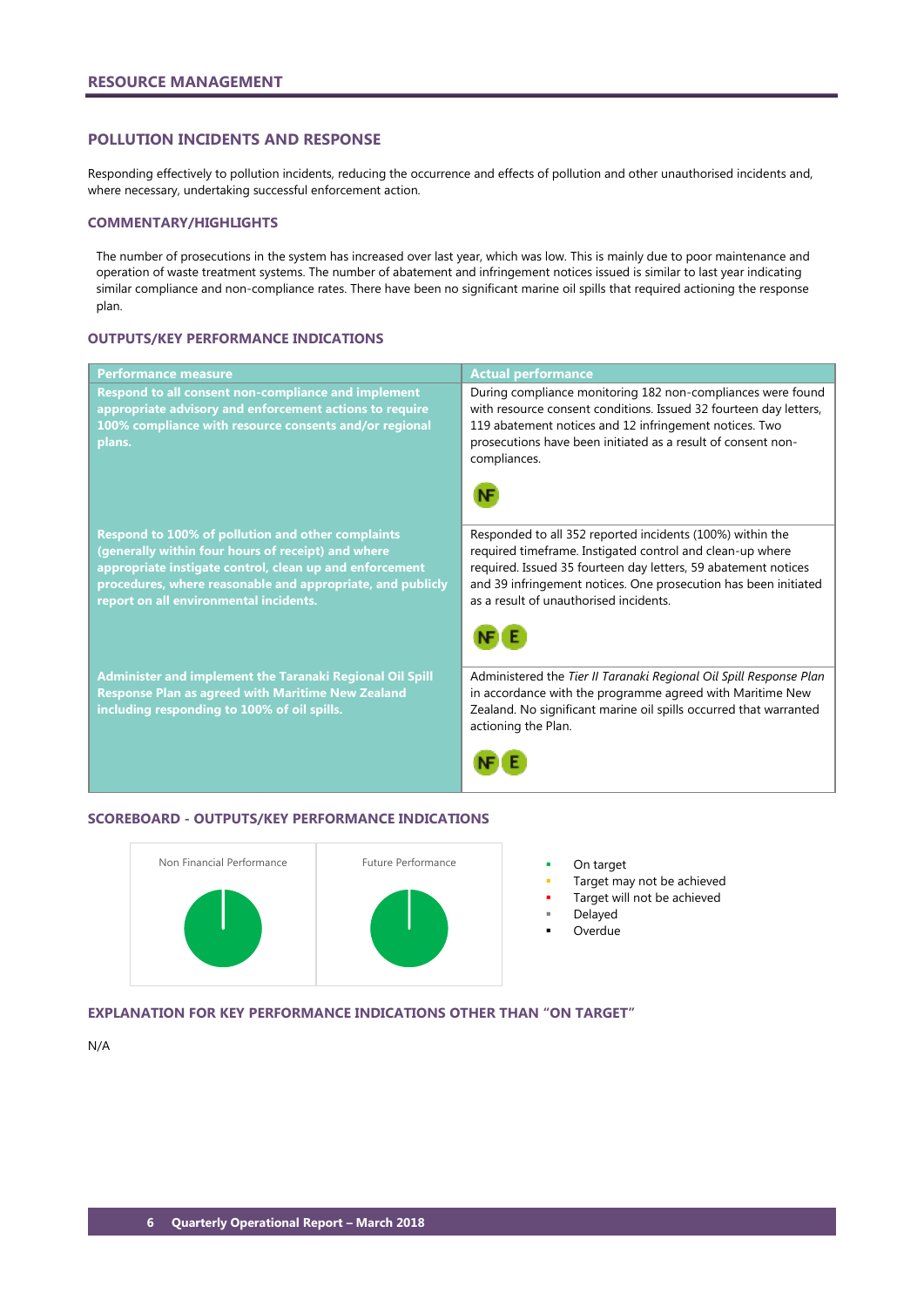# <span id="page-8-0"></span>**STATE OF THE ENVIRONMENT MONITORING**

Monitoring the state of the environment in Taranaki to enable periodic evaluation of trends in the state of the environment and of the effects of the implementation of the Council's policies and plans—this activity contributes to all levels of service.

# **COMMENTARY/HIGHLIGHTS**

Implementation of the suite of state of the environment (SEM) programmes (over 50) is continuing in 2017/2018. Reports on the state of and trends in the suitability for recreational use of fresh water and coastal beaches, groundwater quality, and coastal foreshore ecology have been published. Other reports have considered aspects of SEM reporting as required by the *National Policy Statement on Freshwater Management* (NPS-FM) at national level. Support continues for the regional councils' environmental data LAWA website and engagement in developing the national EMaR (environmental monitoring and reporting) programmes alongside other regional councils and the Ministry for the Environment (particularly freshwater, air quality, macroinvertebrates, and land use/land cover). The annual water quality 'report card' was released in August 2017.

### **OUTPUTS/KEY PERFORMANCE INDICATIONS**

| Performance measure                                                                | <b>Actual performance</b>                                                                                        |
|------------------------------------------------------------------------------------|------------------------------------------------------------------------------------------------------------------|
| Implement and report on 100% of the Council's state of the                         | Implementing 100% of the state of the environment monitoring                                                     |
| environment monitoring programmes comprising                                       | programmes, in accordance with the programmes prepared for                                                       |
| monitoring of surface fresh water quantity, levels and flows,                      | 2017/2018.                                                                                                       |
| fresh water quality, groundwater quantity and quality,                             |                                                                                                                  |
| coastal waters, biodiversity, air quality and land use                             |                                                                                                                  |
| sustainability using recognized and reputable methods of                           |                                                                                                                  |
| data collection, analysis and reporting in accordance with                         |                                                                                                                  |
| the Council's State of the Environment Monitoring                                  |                                                                                                                  |
| <b>Procedures document and State of the Environment</b>                            |                                                                                                                  |
| <b>Monitoring Programmes.</b>                                                      |                                                                                                                  |
|                                                                                    |                                                                                                                  |
| Monitor, review and where appropriate, further develop                             | State of the environment monitoring is being delivered as                                                        |
| existing programmes by 30 June of each year.                                       | scheduled. The periphyton programme has been extended in                                                         |
|                                                                                    | terms of number of sites and frequency. Additional sites for                                                     |
|                                                                                    | physical/chemical monitoring have been established. Coastal                                                      |
|                                                                                    | rocky foreshore ecology, Lake Rotorangi, and marine and                                                          |
|                                                                                    | freshwater monitoring programmes have been reported during                                                       |
|                                                                                    | 201/2018. Soft shore marine and shellfish programmes are being                                                   |
|                                                                                    | scoped. Further programmes may be required to address the                                                        |
|                                                                                    | amendments made to the NPS for Freshwater.                                                                       |
|                                                                                    |                                                                                                                  |
|                                                                                    |                                                                                                                  |
|                                                                                    |                                                                                                                  |
| Prepare and publish the five-yearly state of the environment                       | The five-yearly state of the environment report, Taranaki as one -                                               |
| report. The next report is due in 2020.                                            | Taranaki Tangata tu Tahi, was published in July 2015. The next                                                   |
|                                                                                    | report due in 2020. Annual freshwater quality report cards are                                                   |
|                                                                                    | being published.                                                                                                 |
|                                                                                    |                                                                                                                  |
|                                                                                    |                                                                                                                  |
|                                                                                    |                                                                                                                  |
| Maintain all quality assurance programmes and information                          | All quality assurance programmes and information databases for                                                   |
| databases for hydrometric, air quality, physicochemical                            |                                                                                                                  |
|                                                                                    |                                                                                                                  |
|                                                                                    | hydrometric, air quality, physicochemical freshwater, terrestrial                                                |
| freshwater, terrestrial biodiversity, fresh water biological                       | biodiversity, fresh water biological and marine biological data,                                                 |
| and marine biological data. IANZ registration for chemical<br>analysis maintained. | are being maintained. International Accreditation New Zealand                                                    |
|                                                                                    | accreditation for a range of the tests undertaken by the<br>laboratory has been maintained, with the most recent |
|                                                                                    | surveillance assessment undertaken at the end of July 2017                                                       |
|                                                                                    | awarding accreditation with no corrective actions required.                                                      |
|                                                                                    |                                                                                                                  |
|                                                                                    |                                                                                                                  |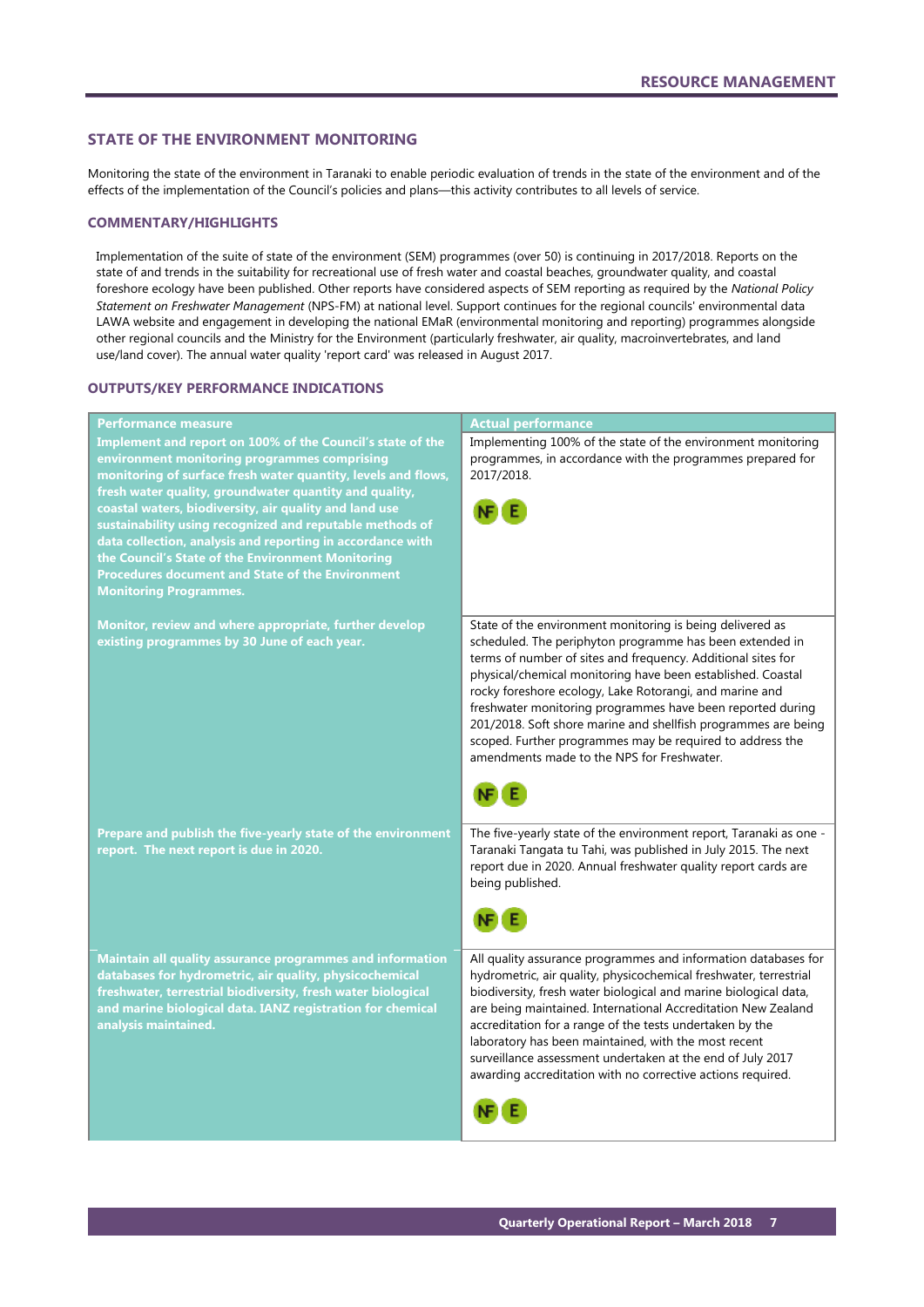# **RESOURCE MANAGEMENT**

# **Performance measure Actual performance**

**Maintain public access to on-line live regional data on hydrology, meteorology, soil moisture and bathing beach water quality. Live data reported on the Taranaki Regional Council's website.**

Live on-line data is being maintained and reported for 36 hydrology sites, 26 meteorology sites, 11 soil moisture sites, 16 freshwater sites, and 13 marine bathing beach water quality sites.



# **SCOREBOARD - OUTPUTS/KEY PERFORMANCE INDICATIONS**



- 
- Target may not be achieved
- Target will not be achieved
- Delayed
- **Overdue**

**EXPLANATION FOR KEY PERFORMANCE INDICATIONS OTHER THAN "ON TARGET"**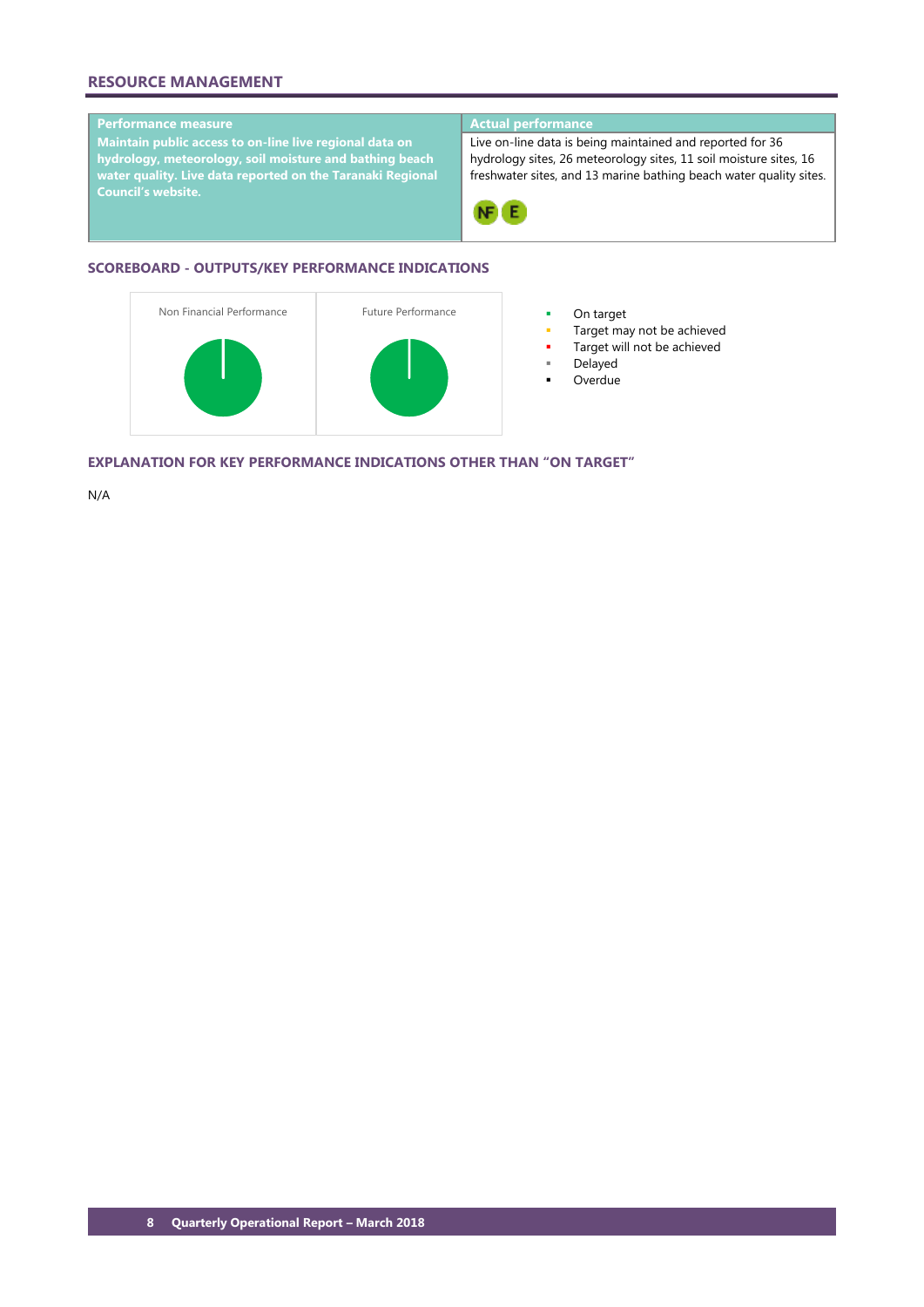# <span id="page-10-0"></span>**RESOURCE INVESTIGATIONS AND PROJECTS**

Providing relevant research information for resource management purposes—this activity contributes to all levels of service.

### **COMMENTARY/HIGHLIGHTS**

Various activities continued during 2017/2018 included exploring research opportunities relevant to regional council activities in conjunction with Crown Research Institutes (CRIs), taking into account the MBIE research 2017 and 2018 bidding processes for environmental research funding, advice/input on allocation of CRI core funding (Strategic Science investment funds), and with several of the National Science Challenges- 'Our Land and Water' (enduring primary sector productivity and optimisation), 'Resilience Challenge' (natural hazards, especially weather, earthquake, volcanic, Matauranga Maori, and coastal), 'Sustainable Seas', 'Deep South' (climate change drivers and effects), and 'Our Biological Heritage' (supporting biodiversity and biosecurity). The Council continues to support studies on the effects of cadmium on soil health and productivity, crop integrity, and animal health, and interim research reports have been received. NIWA have been engaged to assess regional data on water quality (especially macroinvertebrates, nutrients and E coli) as a function of progressive riparian management. Collaboration continues with Dairy Trust Taranaki in studying water usage and soil condition under varying farm management regimes on farms in Taranaki.

# **OUTPUTS/KEY PERFORMANCE INDICATIONS**

| <b>Performance measure</b>                                                                                                                                                                                      | <b>Actual performance</b>                                                                                                                                                                                                                                                                                                                                                                                                                                                                                                                                                                                                                                                                                                                                                                                                                                                                                                                                                                                                                                                   |
|-----------------------------------------------------------------------------------------------------------------------------------------------------------------------------------------------------------------|-----------------------------------------------------------------------------------------------------------------------------------------------------------------------------------------------------------------------------------------------------------------------------------------------------------------------------------------------------------------------------------------------------------------------------------------------------------------------------------------------------------------------------------------------------------------------------------------------------------------------------------------------------------------------------------------------------------------------------------------------------------------------------------------------------------------------------------------------------------------------------------------------------------------------------------------------------------------------------------------------------------------------------------------------------------------------------|
| Over the period of the 2015/2025 Long-Term Plan the<br>Council intends to undertake a range of resource<br>investigations and applied research projects. Specifically for<br>2017/2018, the Council intends to: |                                                                                                                                                                                                                                                                                                                                                                                                                                                                                                                                                                                                                                                                                                                                                                                                                                                                                                                                                                                                                                                                             |
| Continue to support the "best practice dairying catchments"<br>study in the Waiokura Stream catchment.                                                                                                          | Continuing to monitor ecological and physicochemical water<br>quality parameters within the Waiokura catchment in 2017/2018.<br>A research project was undertaken in 2016/2017 with GNS (co-<br>funded), looking at groundwater quality in the catchment for<br>review against OVERSEER predictions and for determining age of<br>groundwater i.e., time lags in shallow groundwater in Taranaki.<br>The report back from GNS on groundwater age and behaviour<br>was received in December 2016. NIWA published an update on<br>the state of and trends in the 5 national best practice dairy<br>catchments which include the Waiokura catchment (water quality<br>and more particularly ecological health) in May 2017.                                                                                                                                                                                                                                                                                                                                                    |
| Continue to use microbial source testing technology to<br>identify sources of faecal contamination in Taranaki waters.                                                                                          | Samples from the mid-Patea, Timaru Stream, and mid-<br>Waingongoro have been analysed, indicating predominant<br>bovine sources with duck sources evident in low flow conditions.<br>Occasional high count events in a few catchments to date have<br>been intermittent and thus not amenable to investigation.                                                                                                                                                                                                                                                                                                                                                                                                                                                                                                                                                                                                                                                                                                                                                             |
| Support studies into the behaviour and bioavailability of<br>cadmium in agricultural soils and fertilizer.                                                                                                      | Participating as an active member of the Cadmium Working<br>Group. Studies supported by the CWG will provide an<br>assessment of the risks to NZ agriculture posed by accumulation<br>of fertiliser derived-Cd and will provide evidence for effective soil<br>management options to mitigate plant uptake. Studies are<br>underway on cadmium accumulation in a range of forage and<br>market garden crops grown in various soils; levels of Cd within<br>NZ's agriculture and food chain systems; the significant of Cd<br>within primary production sectors; options for management of<br>soil systems and fodder pasture to control Cd uptake; field<br>studies into concentrations of cadmium in horticulture produce<br>(potatoes, leafy greens, wheat, onions) related to soil cadmium<br>and soil characteristics; soil emendation studies (lime, compost)<br>to control cadmium uptake; characterisation of cadmium binding<br>in a variety of soil types; cadmium effects upon soil rhizobia and<br>nitrogen availability; and cadmium effects upon livestock (Cd |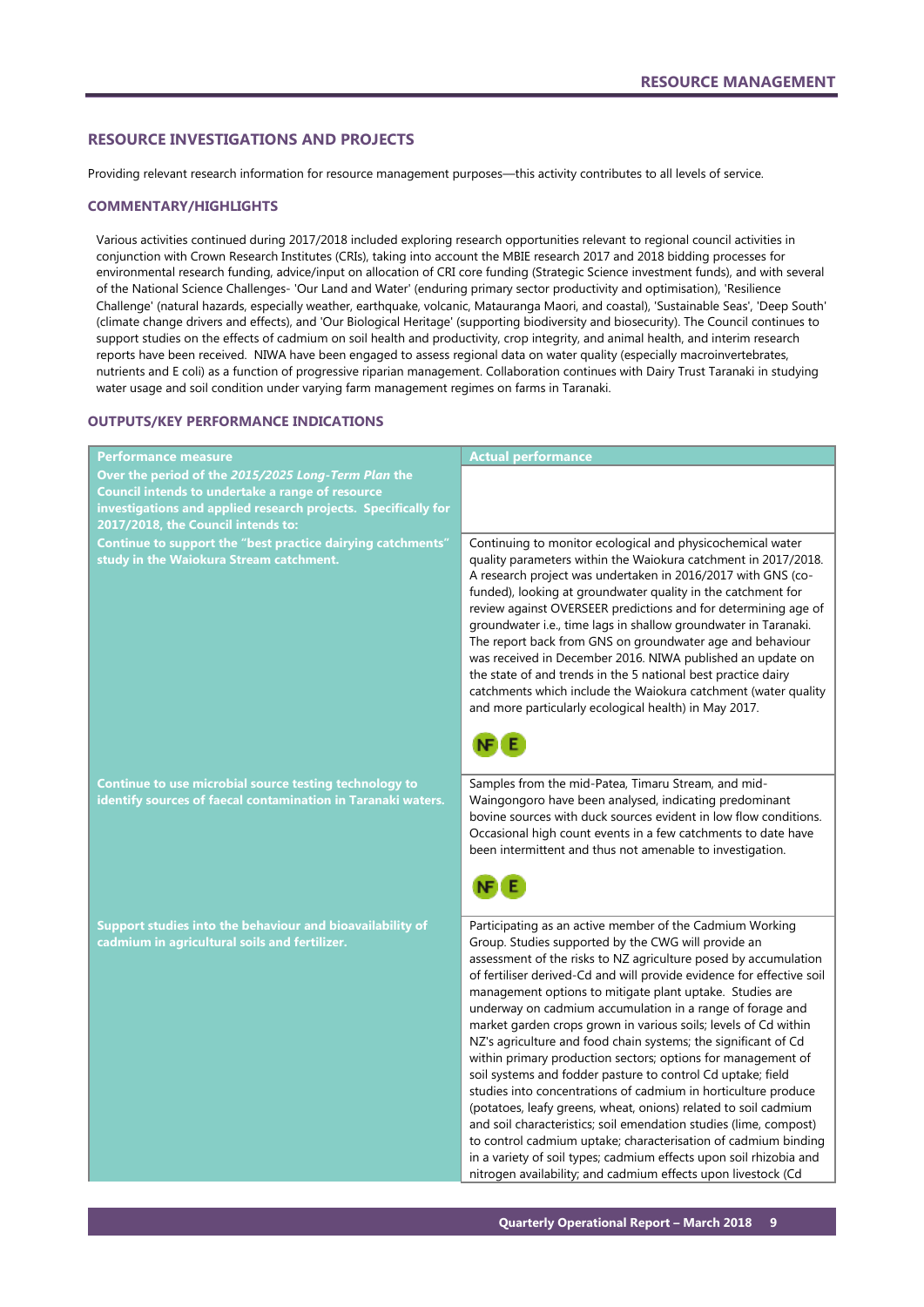# **Performance measure Actual performance**

**Engagement in "Envirolink" and other science research project development opportunities and strategies for regional councils, to enhance knowledge base for policy development and implementation. Projects with clear relevance and benefit to Taranaki to be adopted by "Envirolink" and other funding opportunities (advocacy to be reported through Council's annual report processes).**

accumulation in blood and organs) in relation to soil and pasture cadmium levels.



Envirolink projects encompassing a High Intensity Rainfall Design System, Discrete Water Quality Sampling Standards, farm scale soil mapping and applications, aquatic weeds management, assessment criteria for fish passage and barrier mitigation options, a review of the scientific basis for marine recreational microbiological guidelines, weed pest surveillance tool, wetland soils delineation, urban stormwater monitoring, decision support systems, and interoperable water quality and transportation flows modelling are underway. There is on-going engagement with MBIE's National Science Challenges, to pursue projects of benefit to the Taranaki region- specifically the 'Resilience Challenge' (e.g. Mt Taranaki volcanic effects on agriculture, petroleum/petrochemical industry, lifelines resilience, effective civil defence amongst iwi), 'Bioheritage', 'Sustainable Seas' (e.g. de-commissioning offshore installations; sediment movement and effects), and 'Our Land and Water' challenges. A strategic research workshop was conducted for regional councils' representatives with participation from several ministries, CRIs, and Science Challenge representatives, to identify key future research priorities for resource management. The Envirolink application process for 2018/2019 funding was undertaken with preferred projects selected by the Governance group in December-DNA as a tool to measure freshwater fish diversity and distribution; satellite spectral imagery to characterise coastal water quality, and flow measurement in weedy streams.



### **SCOREBOARD - OUTPUTS/KEY PERFORMANCE INDICATIONS**



- 
- Target may not be achieved
- Target will not be achieved
- Delayed
- Overdue

### **EXPLANATION FOR KEY PERFORMANCE INDICATIONS OTHER THAN "ON TARGET"**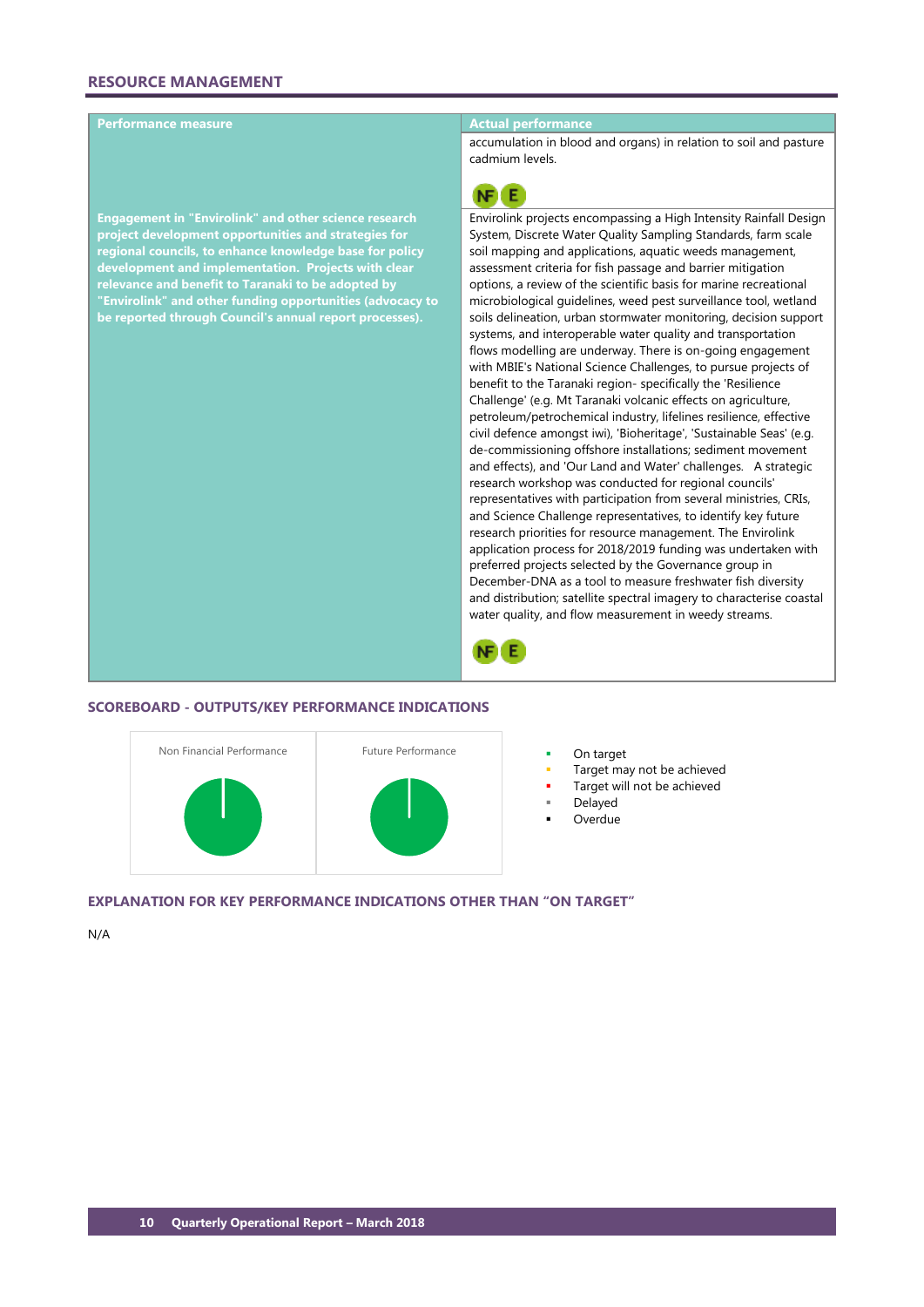### <span id="page-12-0"></span>**WASTE MINIMISATION**

Encouraging and implementing waste management and cleaner production initiatives in Taranaki consistent with the *Regional Waste Strategy for Taranaki* and the waste management plans of the districts.

### **COMMENTARY/HIGHLIGHTS**

Significant areas of waste minimisation activity that have been undertaken include in-house waste minimisation promotion, public presentations and educational campaigns, provision of advice and case studies to the Taranaki Solid Waste Management Committee and the public, the regional-level delivery of the national 'love food hate waste' campaign, participation in the 'Keep NZ beautiful' campaign at a local level, the administration of the Taranaki Solid Waste Management Committee, and a review of the *Regional Waste Minimisation Strategy for Taranaki*. Particular issues have been noted and position papers or submissions prepared, especially concerning waste tyre management and plastic bag use. Working with the three district councils in the statutory reviews of their waste management plans. The role of regional waste minimisation officer has now passed to the NPDC for administration.

### **OUTPUTS/KEY PERFORMANCE INDICATIONS**

### **Performance measure Actual performance**

**In collaboration with the region's territorial authorities, facilitate a regional approach to waste management initiatives and programmes at a policy, management, and implementation level. This includes servicing the Taranaki Solid Waste Management Committee; delivery and monitoring of the Waste Management and Minimisation Strategy for Taranaki, as well as the territorial authorities' waste management and minimisation plans.**

Servicing of the Taranaki Solid Waste Management Committee (TSWMC) continues. The Waste Minimisation Officer has continued to collaborate with the TA Waste Officers. The review of the district waste plans is underway with NPDC's consultation on their draft plan complete and STDC and SDC waste management plan process having commenced. Implementation of the regional *Strategy and District Waste Plans* is underway. The *2017/2018 Education Plan* has been prepared and adopted by the TSWMC. Relevant activities to this plan include school waste audits, school visits to the MRF, Stratford Clean-up week and business waste minimisation information and advice. A regional annual awareness campaign is underway - Reducing Contamination in Recycling. The WMO role was relocated to the New Plymouth District Council effective 22 January 2018. From this point forward, the costs and administration of the role have been taken over by the three district councils.



### **SCOREBOARD - OUTPUTS/KEY PERFORMANCE INDICATIONS**



- 
- Target may not be achieved
- Target will not be achieved
- Delayed
- Overdue

# **EXPLANATION FOR KEY PERFORMANCE INDICATIONS OTHER THAN "ON TARGET"**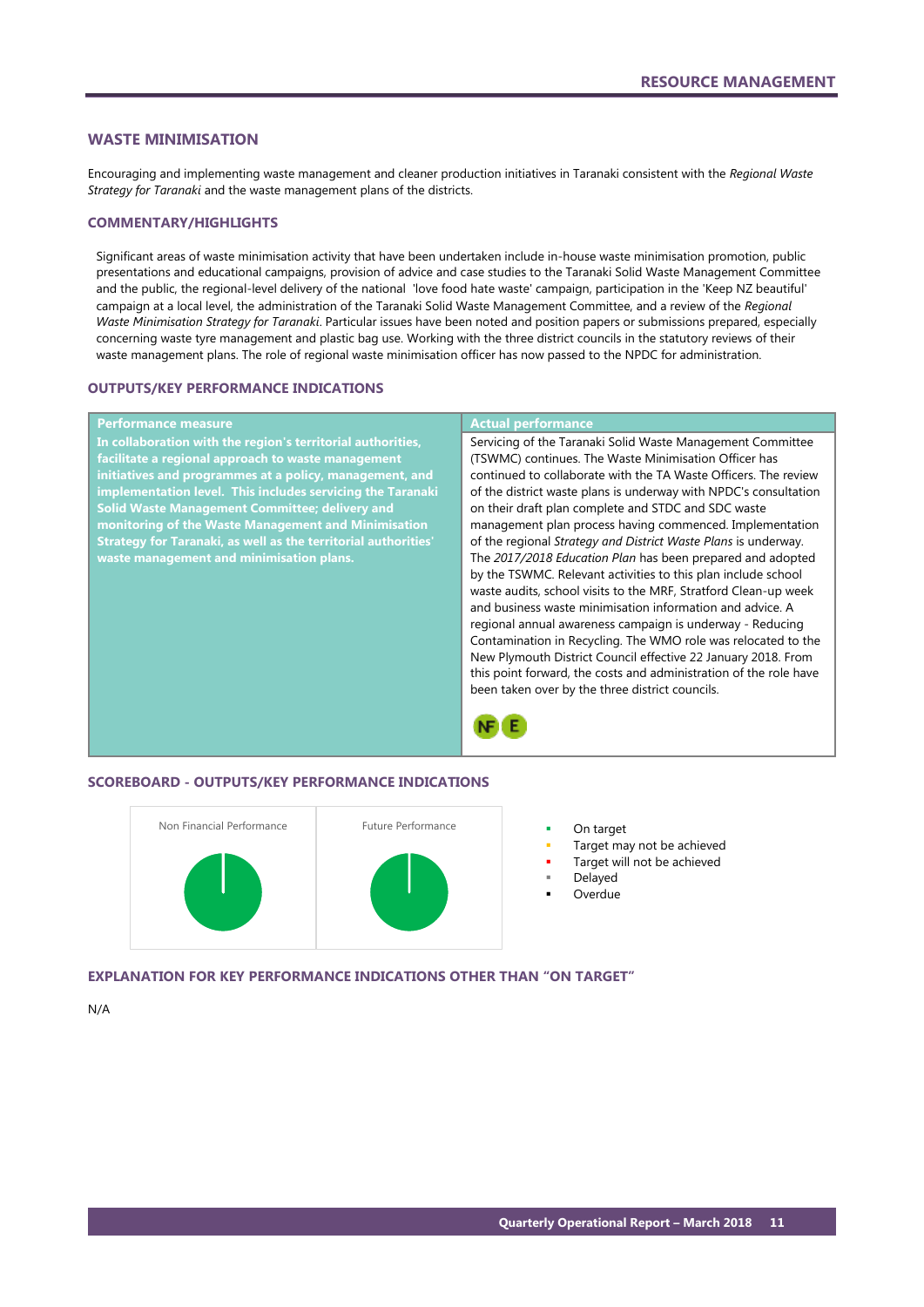# <span id="page-13-0"></span>**SUSTAINABLE LAND MANAGEMENT PLANS AND PLANT SUPPLY PROGRAMME**

Promoting sustainable land and riparian management by providing land management advice and information on an individual property basis and through advocacy and facilitation.

# **COMMENTARY/HIGHLIGHTS**

Monitoring of riparian plans is still the focus for the year and in the hill country. STRESS works are being audited for the end of the May reporting period. Mobile technology is being built to undertake riparian plan audits and farm plan monitoring in the field. Council is close to finalising the work programme for "Transforming Taranaki", its application is with the Ministry for the Environment's Freshwater Improvement Fund. An application to the Government's Provincial Growth Fund was successful in receiving \$250,000. The funds will be used to create a digital web portal that will house, or link, to information to help landowners make informed decisions about tree planting.

### **OUTPUTS/KEY PERFORMANCE INDICATIONS**

| <b>Performance measure</b>                                                                                                                                                                                                                                          | <b>Actual performance</b>                                                                                                                                                                                                                                                                                                                                                                                                 |
|---------------------------------------------------------------------------------------------------------------------------------------------------------------------------------------------------------------------------------------------------------------------|---------------------------------------------------------------------------------------------------------------------------------------------------------------------------------------------------------------------------------------------------------------------------------------------------------------------------------------------------------------------------------------------------------------------------|
| Planning services. Provide property planning services to<br>landholders. Prepare plans covering 1,000 hectares of land<br>use capability mapping in the hill country and 100 riparian<br>plans in the intensive water management zone.                              | For the month of March, there have been no plans prepared.<br>Year to date, 3 comprehensive farm plans and no agroforestry<br>plans have been prepared. Plans cover 66.8% or 204,335<br>hectares of the land in private ownership in the hill country. For<br>the month of March, 14 new riparian plans were prepared. Forty<br>six riparian plans (43 riparian plans and 3 add-ons) have been<br>completed for the year. |
| Monitoring and reporting. Liaise with and monitor<br>approximately 2,600 riparian plans and 100 farm plans and<br>report on the implementation of the recommended fencing<br>and planting.                                                                          | For the year to date, there have been 5,319 liaisons (1,252<br>observations and 4,067 events). In total, to the end of March,<br>4,661.5 km of new fencing has been erected resulting in 85.3% of<br>waterways protected by fencing. Since 1 July 2017, 2,707 km of<br>new planting has been established, resulting in 71.2% of<br>waterways having adequate vegetation where recommended.                                |
| Provision of advice. When requested, provide advice on<br>sustainable land management practices within ten working<br>days.                                                                                                                                         | Until the end of March 2018 responded to 77 requests all within<br>the required timeframe.                                                                                                                                                                                                                                                                                                                                |
| Provide servicing and support to the Taranaki Biodiversity<br>Trust and assistance to other organizations involved in<br>promoting sustainable land management.                                                                                                     | Provided administrative and treasury services to the Taranaki<br>Biodiversity Trust "Wild for Taranaki".                                                                                                                                                                                                                                                                                                                  |
| Provide annually, on a cost-recovery basis, approximately<br>450,000 suitable plants for land stabilisation, soil<br>conservation and riparian planting programmes.                                                                                                 | To the end of March 2018, 350,823 plants have been ordered for<br>the year.                                                                                                                                                                                                                                                                                                                                               |
| <b>Implement the South Taranaki and Regional Erosion Support</b><br>Soil Conservation Programme including an estimated 4,000<br>poplar poles, 50 ha of protection forestry and construction<br>of 22 km of retirement fencing to retire 400 ha of marginal<br>land. | 22.7 kilometres of fencing to protect 314.6 hectares of reversion<br>and retirement, and 2.1 hectares of new forestry are proposed in<br>May/June.                                                                                                                                                                                                                                                                        |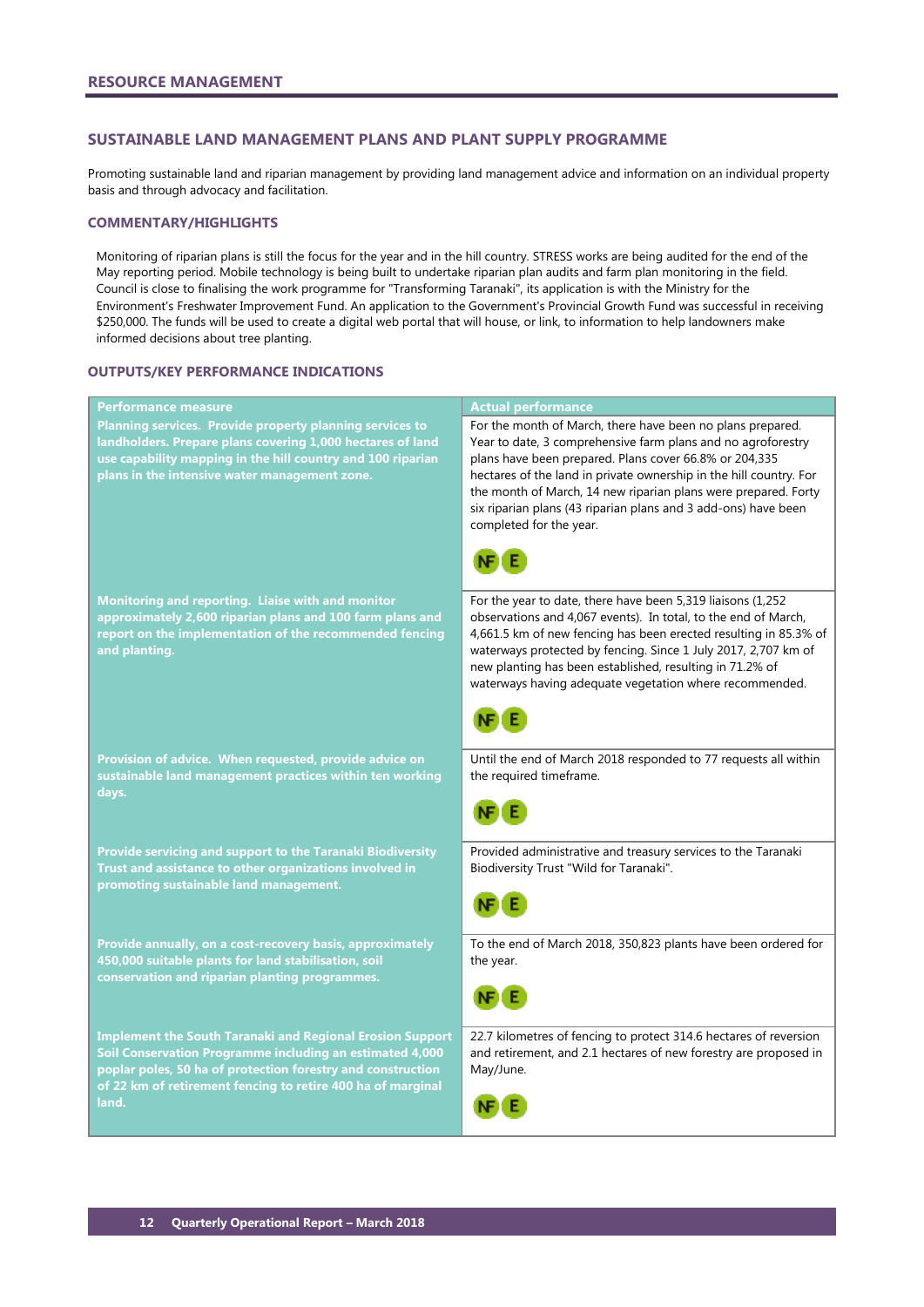# **SCOREBOARD - OUTPUTS/KEY PERFORMANCE INDICATIONS**



- 
- **Target may not be achieved**
- **Target will not be achieved**
- Delayed
- **-** Overdue

**EXPLANATION FOR KEY PERFORMANCE INDICATIONS OTHER THAN "ON TARGET"**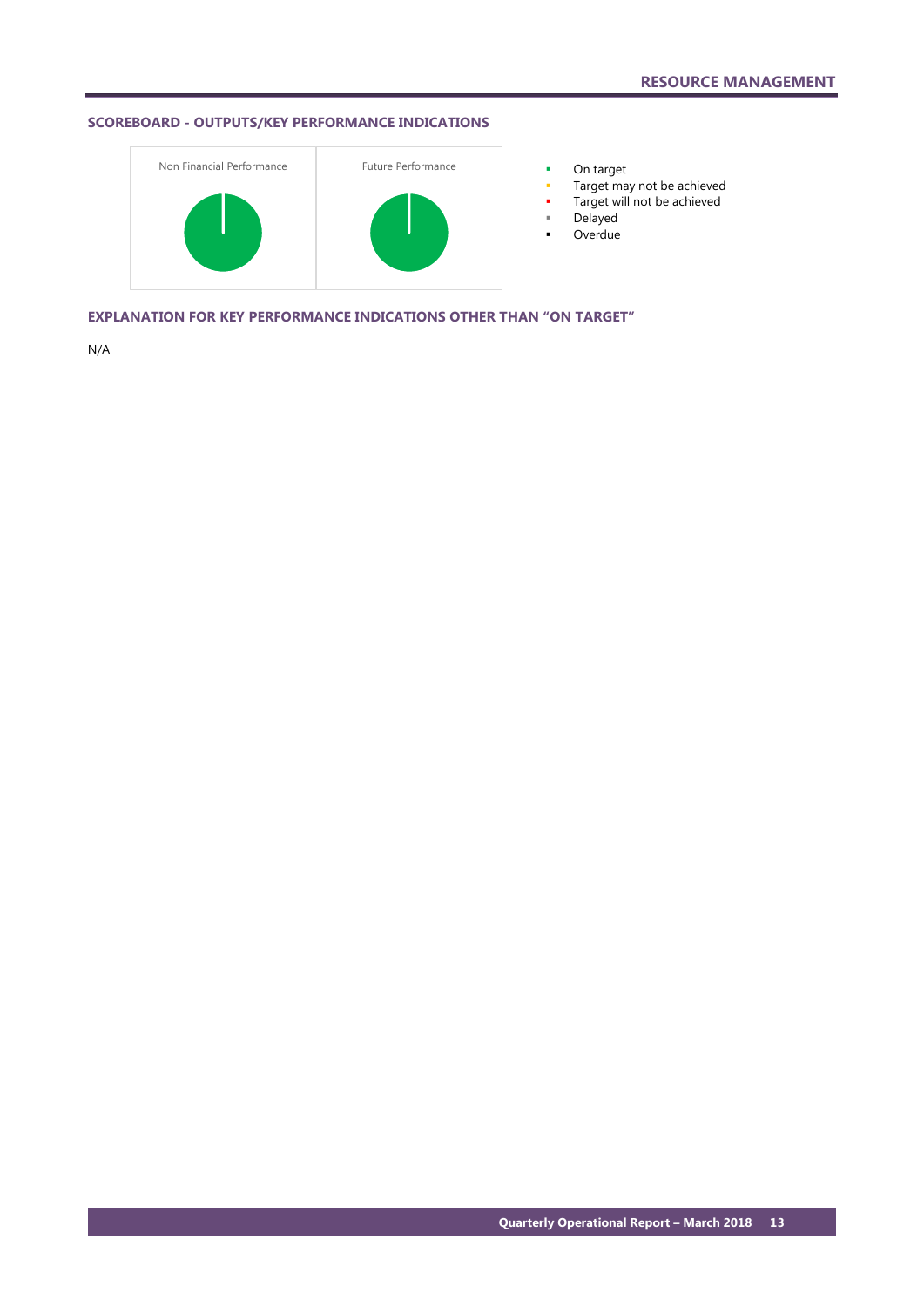### <span id="page-15-0"></span>**BIODIVERSITY**

Maintaining and enhancing the indigenous biodiversity of the Taranaki region, working alongside landowners and other groups and agencies in accordance with the Council's policies and biodiversity strategy priorities.

### **COMMENTARY/HIGHLIGHTS**

Work with landowners to prepare biodiversity plans that protect the values within their Key Native Ecosystems (KNE) continues. Work on implementing existing plans continues, including: fencing, planting, pest plant and animal control, education and advice continues. Actively looking for new sites that meet the Key Native Ecosystem criteria with particular focus on areas that are close to existing sites, to provide corridors of protection across the landscape. Contract negotiations with Predator Free 2050 Ltd to fund the Towards Predator Free Taranaki proposal have commenced.

## **OUTPUTS/KEY PERFORMANCE INDICATIONS**

| <b>Performance measure</b>                                                                                                                                                                                                                          | <b>Actual performance</b>                                                                                                                                                                                                                                                                                                                                      |
|-----------------------------------------------------------------------------------------------------------------------------------------------------------------------------------------------------------------------------------------------------|----------------------------------------------------------------------------------------------------------------------------------------------------------------------------------------------------------------------------------------------------------------------------------------------------------------------------------------------------------------|
| Prepare at least 10 biodiversity plans per annum for<br>properties containing key native ecosystems (KNE).                                                                                                                                          | Thirteen (13) plans completed by the end of March and<br>presented to landowners and care groups. Work is progressing<br>with an additional one plan with aims to complete these by the<br>end of the financial year. Work has also been initiated on<br>preparing a further three plans with the aim of completing them<br>during the 2018/19 financial year. |
| Initiate and support implementation of work programmes<br>on all KNE's with a biodiversity plan and monitor and report<br>on progress.                                                                                                              | Annual work plans have been approved for 114 KNE's with a<br>biodiversity plan to progress works in line with approved<br>funding. Work type is seasonal, with pest animal control<br>spanning the year, pest plant control and fencing carried out<br>during the summer months and plantings during winter/spring                                             |
| Undertake a trial programme to test large-scale predator<br>suppression and eradication techniques across an entire<br>catchment (the Waiwhakaiho). The trial will target possums,<br>mustelids (weasels, ferrets and stoats), feral cats and rats. | Council submitted an Expression of Interest for funding to<br>Predator Free 2050 Ltd in October and in late December were<br>asked to submit a full Request for Proposal be the end of<br>January, officers are currently working on next steps with PF2050                                                                                                    |

### **SCOREBOARD - OUTPUTS/KEY PERFORMANCE INDICATIONS**



- 
- Target may not be achieved
- Target will not be achieved
- Delayed
- Overdue

# **EXPLANATION FOR KEY PERFORMANCE INDICATIONS OTHER THAN "ON TARGET"**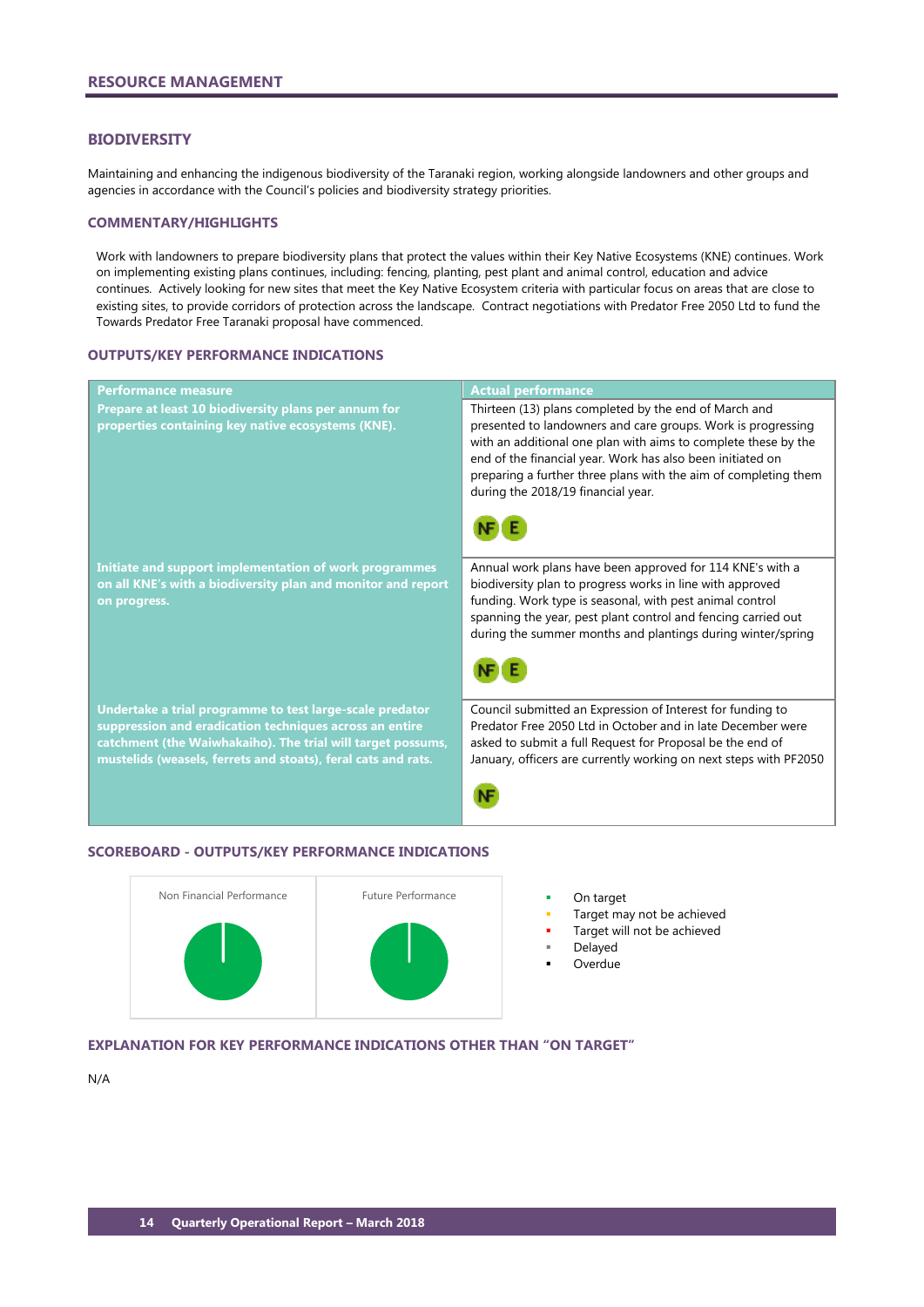# <span id="page-16-0"></span>**ENHANCEMENT GRANTS**

Promoting the protection of the environment through the provision of targeted enhancement grants.

### **COMMENTARY/HIGHLIGHTS**

Enhancement grants provide funding for a range of programmes including key native ecosystems, wetland protection and STRESS. Funding is provided for projects as outlined in plans that are agreed to with the landowner. This funding also supports the Taranaki Biodiversity Trust "Wild for Taranaki".

# **OUTPUTS/KEY PERFORMANCE INDICATIONS**

| <b>Performance measure</b>                                     | <b>Actual performance</b>                                                                                                                                                                                                                    |
|----------------------------------------------------------------|----------------------------------------------------------------------------------------------------------------------------------------------------------------------------------------------------------------------------------------------|
| Implement a programme using environmental enhancement          | Land Management: Excluding the STRESS budget, \$92,292 worth                                                                                                                                                                                 |
| grants for the protection of biodiversity habitats of regional | of environmental enhancement grant funding has been allocated                                                                                                                                                                                |
| significance.                                                  | to environmental enhancement projects within the region. Funds<br>to the value of \$7,708 are unallocated at this stage. For the year                                                                                                        |
|                                                                | to date \$34,446 of this funding has been paid out.                                                                                                                                                                                          |
|                                                                | Biodiversity \$150,000 Bio-ops KNE funding is fully allocated,<br>\$27,500 Bio-ops has been paid out. These projects include<br>support for biodiversity plans, regionally significant wetland<br>projects and "Wild for Taranaki" projects. |
|                                                                |                                                                                                                                                                                                                                              |

### **SCOREBOARD - OUTPUTS/KEY PERFORMANCE INDICATIONS**



- Target may not be achieved
- Target will not be achieved
	- Delayed
- Overdue

# **EXPLANATION FOR KEY PERFORMANCE INDICATIONS OTHER THAN "ON TARGET"**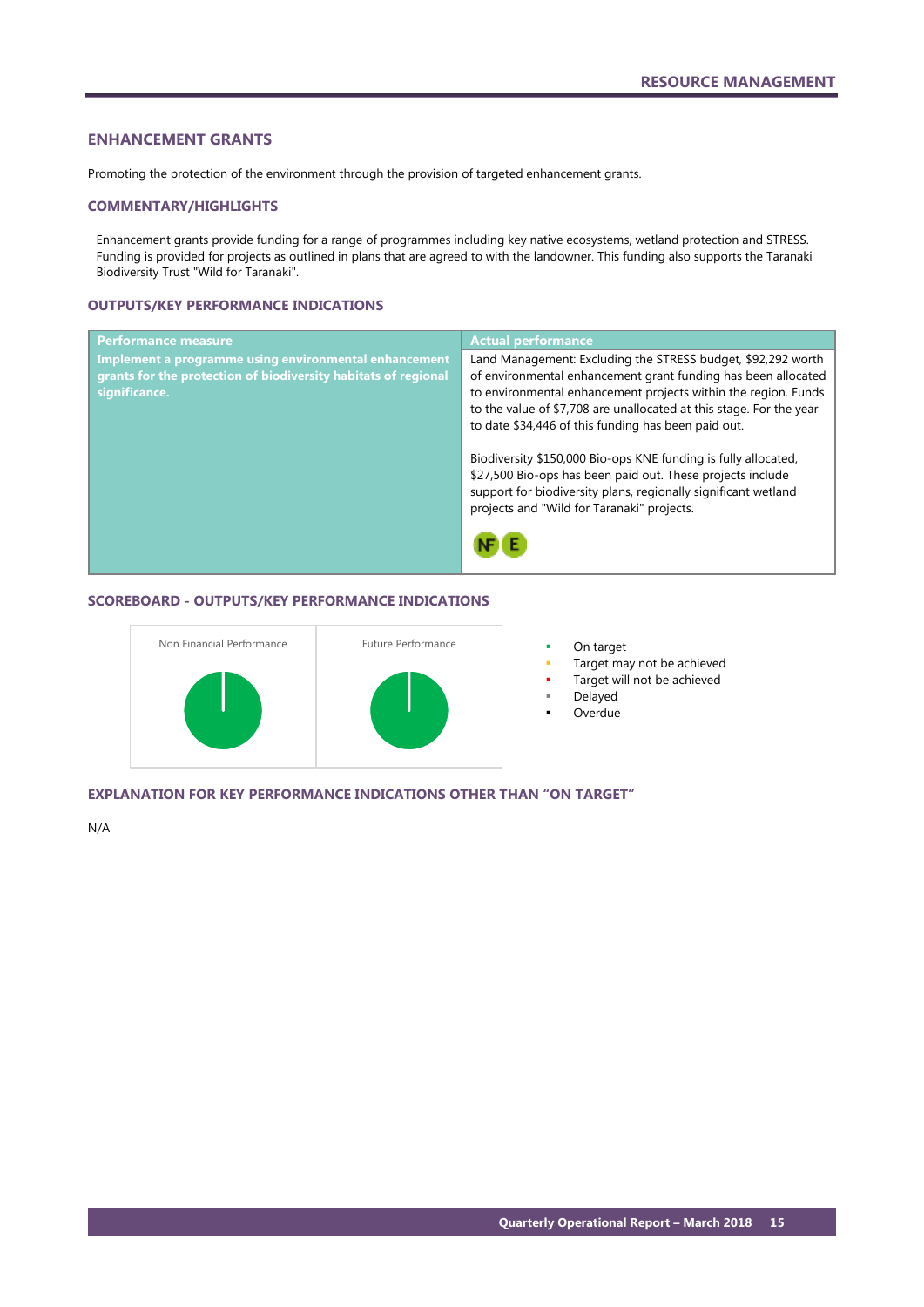# <span id="page-17-0"></span>**BIOSECURITY PLANNING**

Preparing, adopting and maintaining comprehensive and publicly considered policies, plans and strategies that will deliver to the Taranaki community, efficient and effective management of the Council's biosecurity functions.

### **COMMENTARY/HIGHLIGHTS**

The ten-yearly review has been completed.

# **OUTPUTS/KEY PERFORMANCE INDICATIONS**



# **SCOREBOARD - OUTPUTS/KEY PERFORMANCE INDICATIONS**



- 
- Target may not be achieved
- Target will not be achieved
- Delayed
- Overdue

**EXPLANATION FOR KEY PERFORMANCE INDICATIONS OTHER THAN "ON TARGET"**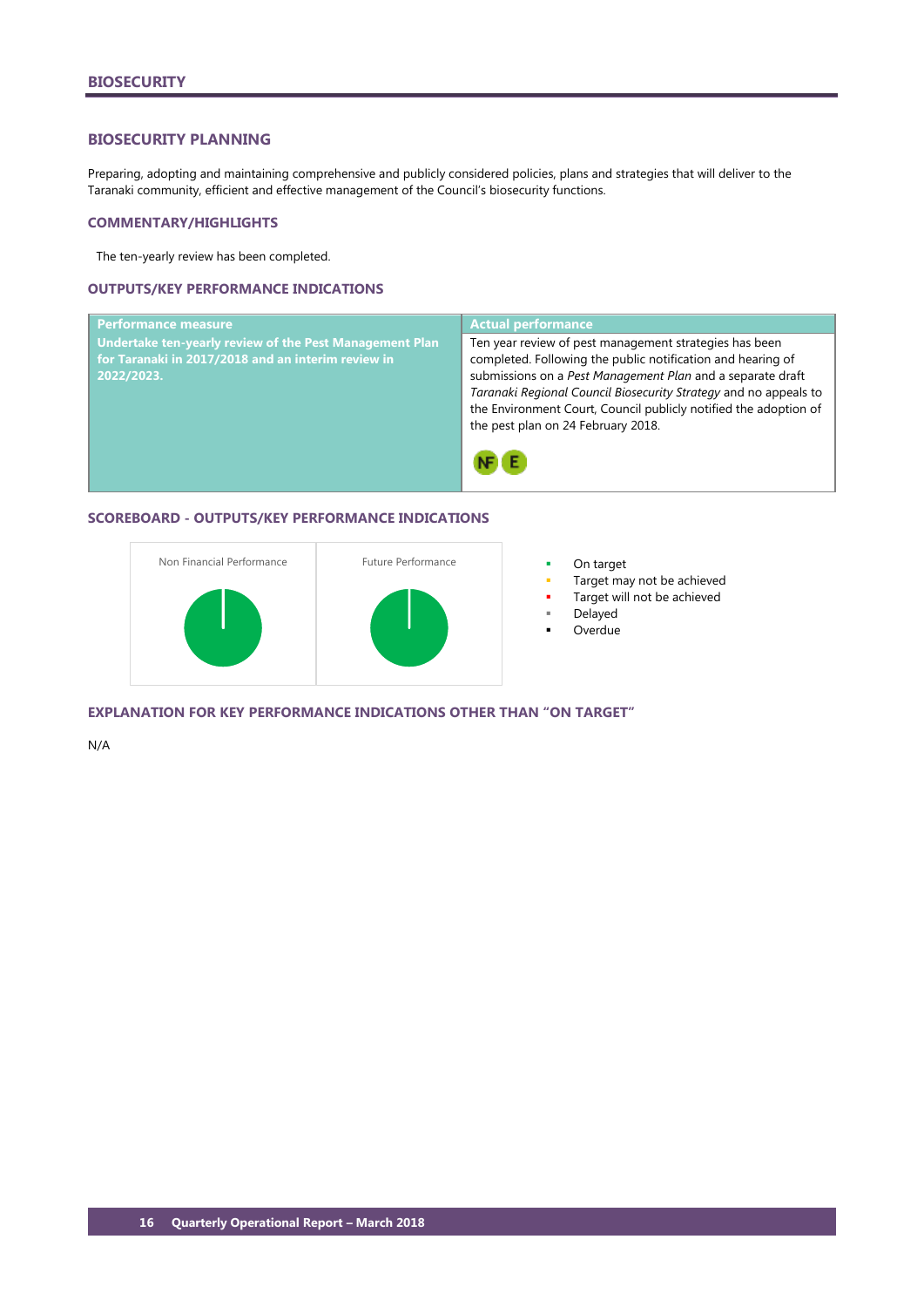# <span id="page-18-0"></span>**PEST ANIMAL AND PEST PLANT MANAGEMENT**

Controlling pest animals and controlling or eradicating pest plants to minimise their adverse effects on biodiversity, primary production and the regional economy and environment.

# **COMMENTARY/HIGHLIGHTS**

The *Regional Pest Management Plan for Taranaki* became operative in March 2018, the new plan aligns with the *National Policy Direction for Regional Pest plans* and changes the status of some pest species. A communication plan advising landowners their requirements has been developed and will be rolled out over the coming months. The self-help possum control programmes main focus has been on landowners in the Northwest zone undertaking maintenance to ensure they meet plan requirements. Contractors have completed work within the last stage of the Egmont National Park buffer control operation and have requested a performance monitor. Officers continue to respond to public enquiries for a range of pest plant and pest animals. Control of Old Man's Beard within phase 2 of the Waingongoro catchment is near completion and contractors are expected to finish on time. The pest plant inspection programme continues to find more infestations following what has been favourable conditions.

# **OUTPUTS/KEY PERFORMANCE INDICATIONS**

| <b>Performance measure</b>                                                                                                                                                                                                         | <b>Actual performance</b>                                                                                                                                                                                                                                                      |
|------------------------------------------------------------------------------------------------------------------------------------------------------------------------------------------------------------------------------------|--------------------------------------------------------------------------------------------------------------------------------------------------------------------------------------------------------------------------------------------------------------------------------|
| Dependent upon the review of the Pest Management Plan<br>for Taranaki, undertake operational programmes through<br>both the Pest Management Plan for Taranaki: and the Pest<br><b>Management Strategy for Taranaki, including:</b> |                                                                                                                                                                                                                                                                                |
| <b>Eradication of selected pest plants.</b>                                                                                                                                                                                        | Control of selected "eradication" pest plants was undertaken on<br>68 sites this quarter, staff have continued to find new sites that<br>will require control throughout the coming months.                                                                                    |
|                                                                                                                                                                                                                                    |                                                                                                                                                                                                                                                                                |
| Inspection, monitoring and where necessary, enforcement of<br>sustained control pest programmes.                                                                                                                                   | In the third quarter monitoring of the self-help possum<br>programmes South zone currently sits at 5.35% RTC. Inspections<br>for pest plants this quarter total 436 A properties, 211 B<br>properties and 149 C properties resulting in 107 direction notices<br>being issued. |
|                                                                                                                                                                                                                                    |                                                                                                                                                                                                                                                                                |
| Raise public awareness of and respond to enquiries related<br>to pest issues.                                                                                                                                                      | Provided advice and where appropriate undertake control action<br>for all notifications. This quarter 83 enquiries for pest plants were<br>received, 25 of which were strategy/plan pests. Received 99<br>enquiries for pest animals of which 66 were strategy/plan pests.     |
|                                                                                                                                                                                                                                    |                                                                                                                                                                                                                                                                                |
| Undertake direct control of pests within selected Key Native<br><b>Ecosystems.</b>                                                                                                                                                 | Pest plant and animal control at key native ecosystems (in<br>keeping with 5-year Biodiversity Plans, annual work plans and<br>associated budgets) is being undertaken.                                                                                                        |
|                                                                                                                                                                                                                                    |                                                                                                                                                                                                                                                                                |

# **SCOREBOARD - OUTPUTS/KEY PERFORMANCE INDICATIONS**



- 
- Target may not be achieved
- Target will not be achieved
- Delayed
- Overdue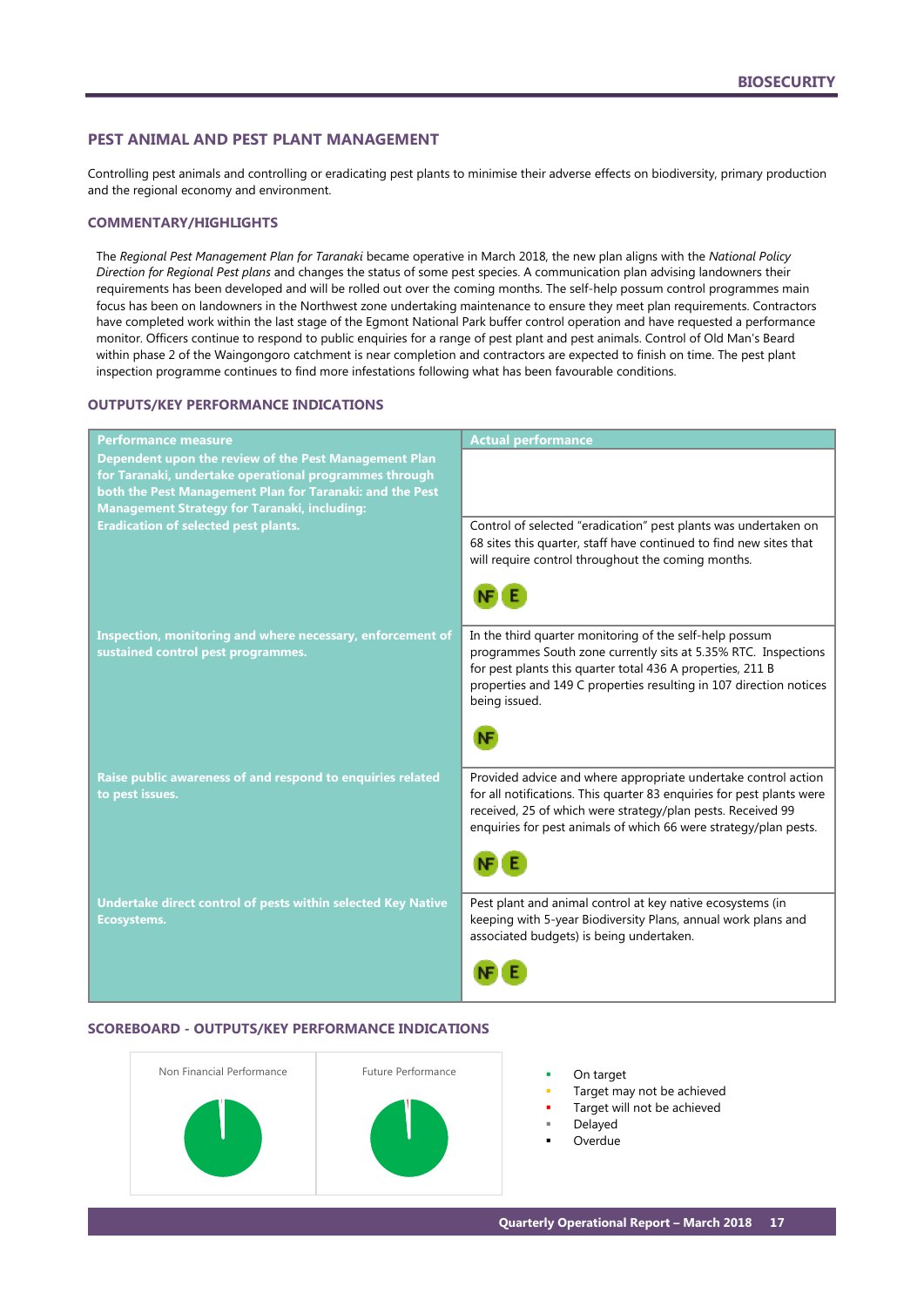**EXPLANATION FOR KEY PERFORMANCE INDICATIONS OTHER THAN "ON TARGET"**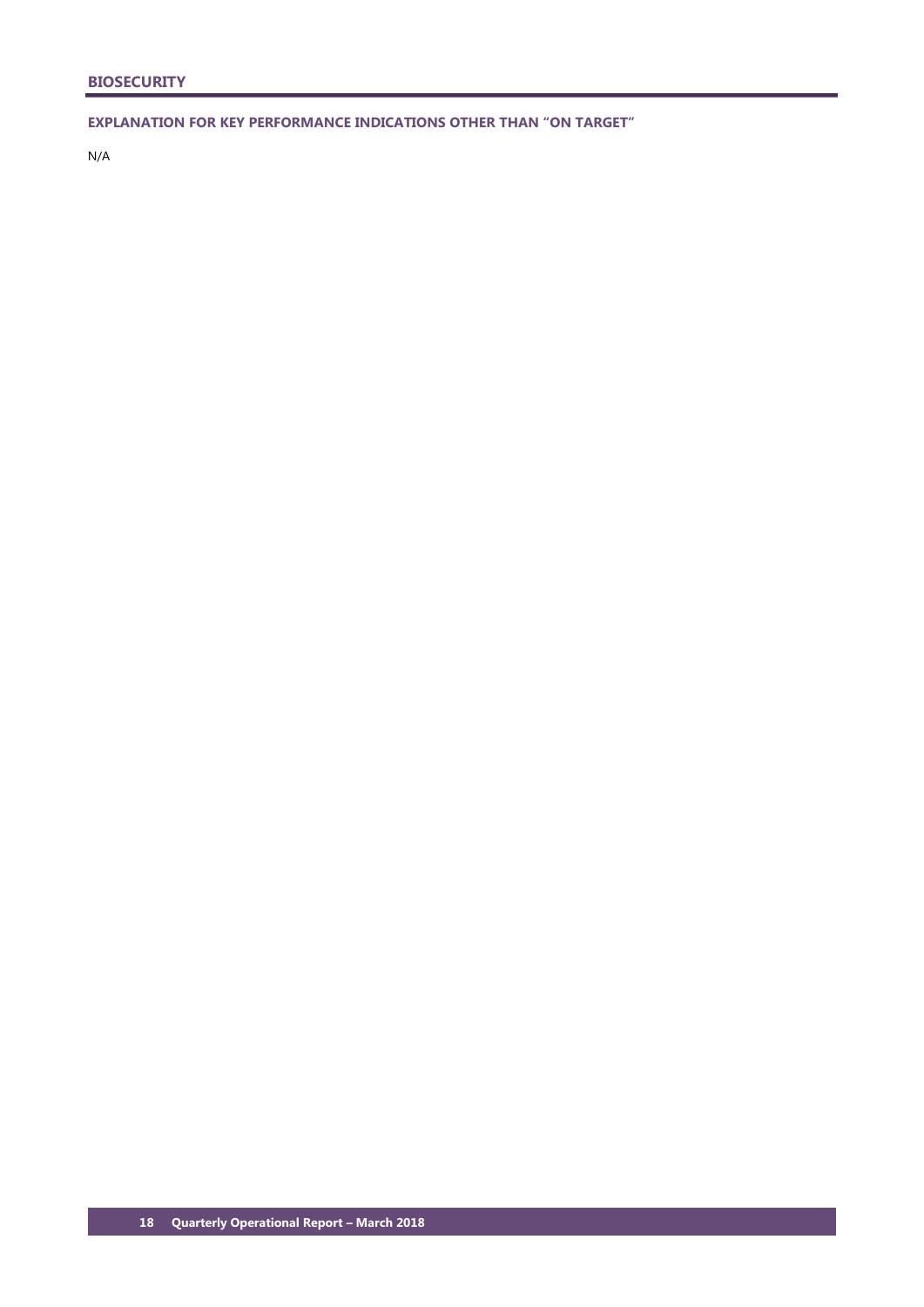### <span id="page-20-0"></span>**REGIONAL LAND TRANSPORT PLANNING**

Contributing to an effective, efficient and safe land transport system in the public interest.

### **COMMENTARY/HIGHLIGHTS**

The Regional Transport Committee's March meeting approved the *draft Regional Land Transport Plan (RLTP) 2015-21* mid-term review document and 8th variation request for the Plan. The draft RLTP was released for targeted consultation for period of 4 weeks. The *Government Policy Statement on Land Transport 2018* and the NZ Transport Agency's *Investment Assessment Framework* were still to be released. Both documents will likely require changes to the draft RLTP but due to the timeframes for the release of the various documents this was expected. Staff provided input into the Provincial Growth Fund application for funding the business case to investigate sealing of SH43. Support continues to be provided to the Regional Transport Committee and the State Highway 3 Working Party as required; as does ongoing liaison with stakeholders and responses to requests for submissions.

### **OUTPUTS/KEY PERFORMANCE INDICATIONS**

| <b>Performance measure</b>                                                                                                                       | <b>Actual performance</b>                                                                                                                                                                                             |
|--------------------------------------------------------------------------------------------------------------------------------------------------|-----------------------------------------------------------------------------------------------------------------------------------------------------------------------------------------------------------------------|
| <b>Complete preparation/full reviews and interim reviews of</b><br>the transport policies, plans and strategies:                                 |                                                                                                                                                                                                                       |
| Review and make adjustments to the regional land transport<br>plan, as required, in accordance with statutory requirements.                      | Eight variations (December 2015, June & September 2016,<br>March, May & November 2017 and March 2018) have been<br>required to the Regional Land Transport Plan (RLTP).<br>Development of 2018/2021 RLTP is underway. |
| <b>Complete a mid-term review of the Regional Land Transport</b><br>Plan 2015/16-2020/21 during 2017/2018.                                       | The regional component of the Regional Land Transport Plan is<br>being implemented.                                                                                                                                   |
| <b>Review and make adjustments to the Transport Activity</b><br>Procurement Strategy, as required, in accordance with<br>statutory requirements. | The Transport Activity Procurement Strategy for the Taranaki<br>region is current and ongoing. All reviews are up to date.                                                                                            |

### **SCOREBOARD - OUTPUTS/KEY PERFORMANCE INDICATIONS**



- Target may not be achieved
	- Target will not be achieved
	- Delayed
	- Overdue

**EXPLANATION FOR KEY PERFORMANCE INDICATIONS OTHER THAN "ON TARGET"**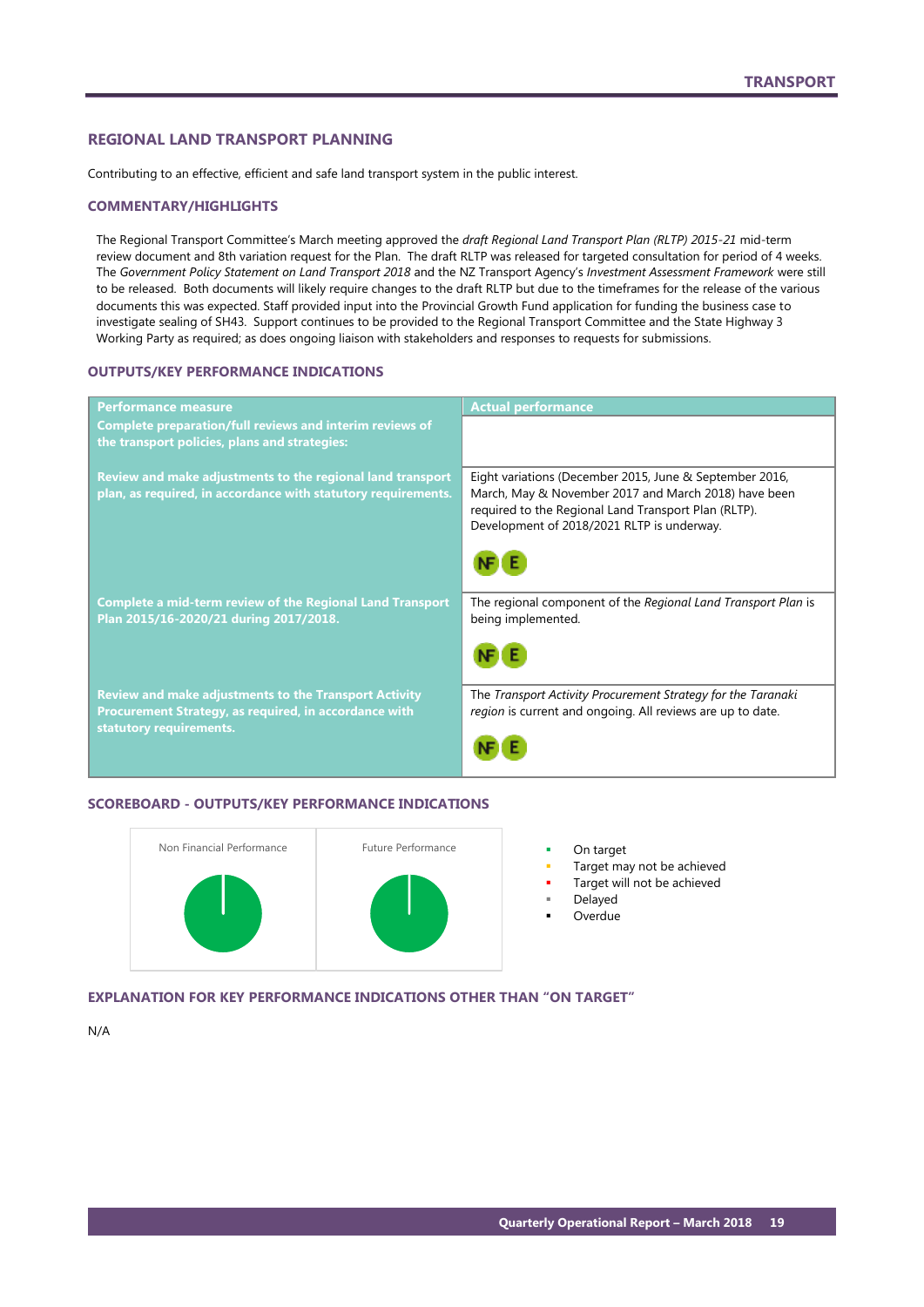# <span id="page-21-0"></span>**PASSENGER TRANSPORT**

Promoting the provision of community public transport in Taranaki and assist the transport needs of the transport disadvantaged.

### **COMMENTARY/HIGHLIGHTS**

Existing passenger services continue to be provided throughput the region with ongoing monitoring of patronage, fare box and the region's commerciality ratio. Total patronage across the services was up 1.6% on the corresponding period in 2016/2017. The Citylink and Connector services recorded patronage growth of 3.3% and 1.6% respectively. Three of the four Southlink services recorded a decrease in patronage with only Opunake to New Plymouth recording an increase. Opunake to Hawera (-8%), Manaia to Hawera (- 38%), Waverley to Hawera (-11%), with Opunake to New Plymouth +2%, The Total Mobility Scheme continues to assist people with impairments throughout the region. Both Total Mobility and Ironside trips increased during the period, up 11% and 3% respectively.

# **OUTPUTS/KEY PERFORMANCE INDICATIONS**

| <b>Performance measure</b>                                                                                                                                                                                                                                                | <b>Actual performance</b>                                                                                                                                                                                                                                                                                                                              |
|---------------------------------------------------------------------------------------------------------------------------------------------------------------------------------------------------------------------------------------------------------------------------|--------------------------------------------------------------------------------------------------------------------------------------------------------------------------------------------------------------------------------------------------------------------------------------------------------------------------------------------------------|
| <b>Provide Total Mobility subsidy assistance to qualifying</b><br>persons through the New Zealand Transport Agency<br>supported Total Mobility Scheme. Process complete<br>applications from eligible applicants within 10 working days.                                  | Provided Total Mobility Scheme services to the targeted areas.<br>Trips YTD is 32,177 an increase of 10.9% (2016/17 - 38,477). An<br>additional 5,127 trips were made by the Ironside Vehicle Society,<br>an increase of 2.8% (2016/17 - 6,850). The new TM Ridewise<br>database does not provide report data on application processing<br>timeframes. |
|                                                                                                                                                                                                                                                                           |                                                                                                                                                                                                                                                                                                                                                        |
| <b>Operate public transport services in the New Plymouth</b><br>district and regional Taranaki consistent with the Regional<br>Public Transport Plan subject to funding approval from the<br>New Zealand Transport Agency and the availability of local<br>share funding. | Passenger transport services in the New Plymouth district and<br>regional Taranaki were operated consistent with the Regional<br>Public Transport Plan.                                                                                                                                                                                                |
| Monitor the region's bus service contracts including<br>patronage growth and fare box recovery. Monitor the<br>commerciality ratio of the region's public transport services<br>and publish the ratio annually.                                                           | Patronage growth on the region's bus services YTD is 1.6%<br>(2016/17 - 1.5%). Farebox recovery YTD is 38.9% (2016/17 -<br>39.8%). Commerciality ratio YTD is 40.3%. (2016/17 - 41%)                                                                                                                                                                   |
| <b>Provide financial assistance to the Ironside Vehicle Society</b><br>subject to funding eligibility criteria being met.                                                                                                                                                 | Financial assistance to the Ironside Vehicle Society in 2017/2018<br>is set at a base level of \$50,000 An additional \$15,000 has been<br>approved subject to available funding to further assist Ironside.                                                                                                                                           |
|                                                                                                                                                                                                                                                                           |                                                                                                                                                                                                                                                                                                                                                        |

# **SCOREBOARD - OUTPUTS/KEY PERFORMANCE INDICATIONS**



- 
- Target may not be achieved
- Target will not be achieved
- Delayed
- Overdue

# **EXPLANATION FOR KEY PERFORMANCE INDICATIONS OTHER THAN "ON TARGET"**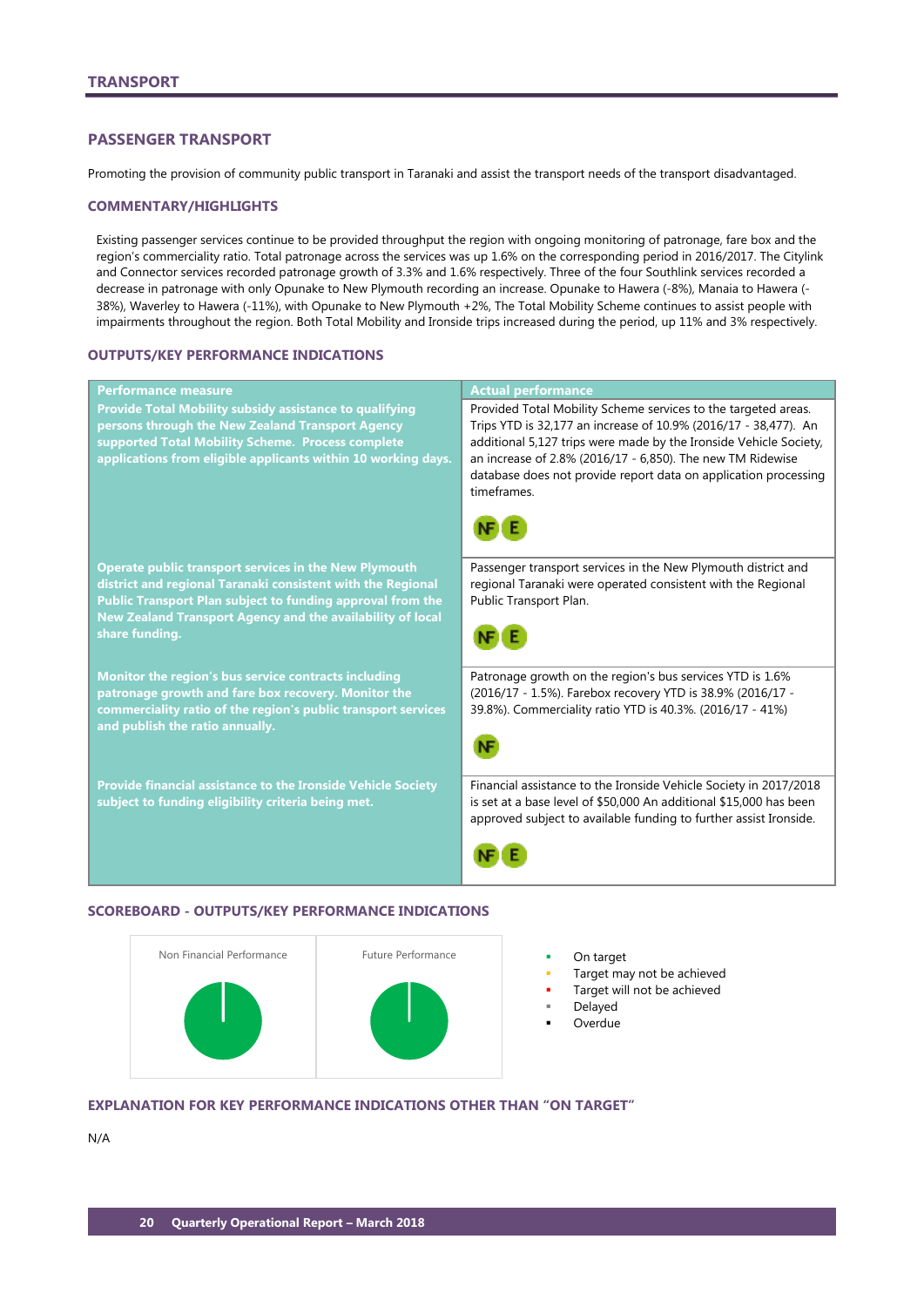# <span id="page-22-0"></span>**HARBOUR MANAGEMENT**

Promoting safe navigation for all users of the waters of Port Taranaki.

### **COMMENTARY/HIGHLIGHTS**

There were no significant navigation and safety incidents at the port and there was compliance with the required codes and management systems. The *Port Taranaki Harbour Safety Management System* has been reviewed with PTL as part of a pre audit step.

# **OUTPUTS/KEY PERFORMANCE INDICATIONS**

| Performance measure                                        | <b>Actual performance</b>                                        |
|------------------------------------------------------------|------------------------------------------------------------------|
| Provide harbourmaster and harbour warden services for Port | To date, no breaches have been reported. The new                 |
| Taranaki and implement the Navigation Bylaw for Port       | Harbourmaster is settling in well to the job and making positive |
| Taranaki and Approaches. No significant breaches of the    | changes, including reviewing the Harbour Safety Management       |
| requirements of the New Zealand Port and Maritime Safety   | System. A draft has been prepared for review.                    |
| <b>Code, including the Port Taranaki Harbour Safety</b>    |                                                                  |
| <b>Management System.</b>                                  | NF E                                                             |

### **SCOREBOARD - OUTPUTS/KEY PERFORMANCE INDICATIONS**



- 
- Target may not be achieved
- Target will not be achieved
- Delayed
- Overdue

**EXPLANATION FOR KEY PERFORMANCE INDICATIONS OTHER THAN "ON TARGET"**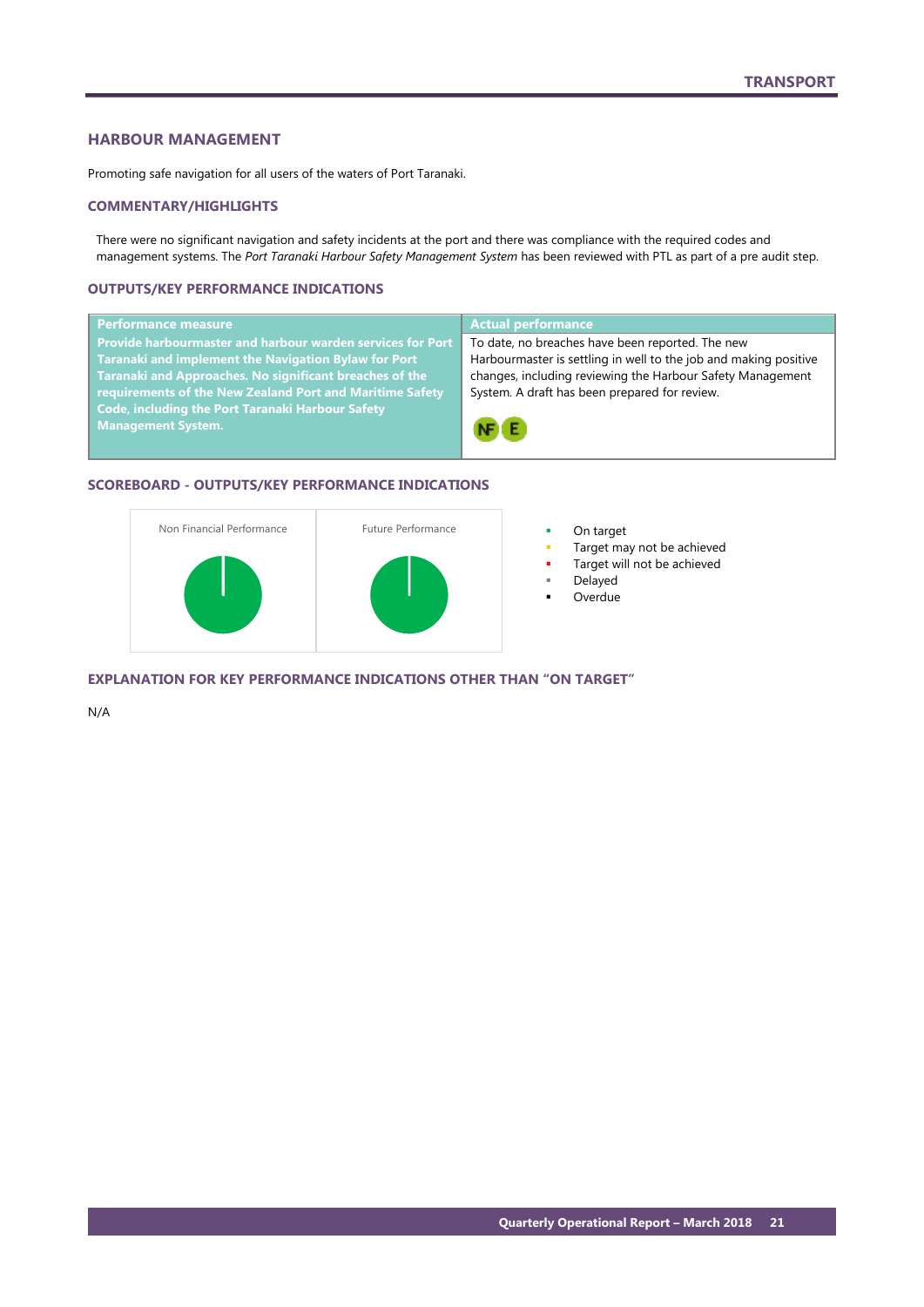# <span id="page-23-0"></span>**CIVIL DEFENCE EMERGENCY MANAGEMENT**

Promoting and enhancing, within the Taranaki community, an integrated comprehensive emergency management system including reducing risk, maintaining readiness, and providing response and recovery capacity and capabilities.

### **COMMENTARY/HIGHLIGHTS**

The Taranaki Civil Defence Emergency Management (CDEM) Group's review of the effectiveness of and areas for enhancement of CDEM in Taranaki identified key areas for development: re-structuring and expansion of the Taranaki Emergency Management Office, to support and mentor district councils in delivery of CDEM functions at the local level (including risk identification and reduction, community readiness and resilience, and response and recovery capacity and capability) and reflection on the effectiveness and efficiency of existing governance and administrative structures and the means of delivery of CDEM activities as part of the review of the Group Plan. Related work projects being implemented include identification and implementation of territorial authority responsibilities and functions, a stocktake of hazards and risks research undertaken for the Taranaki region, a stocktake of regional readiness and risk reduction, risk and hazard identification workshops, and adoption of a CDEM Group strategy, vision and priorities. The Group has identified new constituting arrangements, including new funding agreements, delivery of administrative functions, and the CDEM management role for the Emergency Management Office. A re-structuring of the Taranaki Emergency Management Office has been completed, with all positions filled. Submissions have been received on the notified proposed Group Plan.

### **OUTPUTS/KEY PERFORMANCE INDICATIONS**

| <b>Performance measure</b>                                                                                                                                        | <b>Actual performance</b>                                                                                                                                                                                                                                                                                                                                                                                                                                                                                                                                                                                                                                                                                                                                                                                                                                                                                                                                                                                                                                                                                                                                                                                                                                                                                                                                                       |
|-------------------------------------------------------------------------------------------------------------------------------------------------------------------|---------------------------------------------------------------------------------------------------------------------------------------------------------------------------------------------------------------------------------------------------------------------------------------------------------------------------------------------------------------------------------------------------------------------------------------------------------------------------------------------------------------------------------------------------------------------------------------------------------------------------------------------------------------------------------------------------------------------------------------------------------------------------------------------------------------------------------------------------------------------------------------------------------------------------------------------------------------------------------------------------------------------------------------------------------------------------------------------------------------------------------------------------------------------------------------------------------------------------------------------------------------------------------------------------------------------------------------------------------------------------------|
| Prepare, implement, monitor and report upon the Taranaki<br>Civil Defence Emergency Management Annual Business Plan.                                              | The 2nd quarterly report to CEG reports good progress made<br>against performance targets and the delivery of specific<br>programmes and projects for 2017/2018. The 2017/18 Annual<br>Business Plan for Taranaki Civil Defence and Emergency<br>Management (CDEM) has been developed. Six key activity areas<br>have been identified in the 2017/2018 Annual Business Plan: (i)<br>strong governance arrangement and accountability exist,<br>including future work plans and administration of advisory<br>groups, the Co-ordinating Executive Group (CEG) and the CDEM<br>Group meetings, with progressive reporting of progress on<br>implementing the Annual Business Plan. (ii) disaster risk<br>management, strengthening risk planning and integration<br>between Councils and Civil Defence; (iii) organisation resilience,<br>focusing operational systems and protocols for Emergency<br>operations/coordination centres; (iv) community resilience<br>through public education, community resilience plans and a<br>Group resilience strategy; (v) capability development through<br>training courses delivered at EOC and district council levels, and<br>community volunteers; and (vi) response and recovery<br>arrangements through appointment of local Controllers,<br>Recovery Managers and CIMS function leads. Work continues on<br>the Group Plan review. |
| <b>Implement, monitor and report upon the Civil Defence</b><br>Emergency Management Group Plan for Taranaki 2017, and<br>draft, and notify the next Plan in 2022. | Public consultation closed in February 2018 and public hearings<br>occurred on 6 March. Deliberation and decision will take place 1<br>May 2018. Implementation of the Civil Defence Emergency<br>Management Group Plan via the annual work plan for 2017/18<br>has been reported to CEG and CDEM Group. The development<br>plan for implementing the Group Plan in 2017/18 is being<br>implemented and reported as agreed, to each meeting of CEG<br>and CDEM Group. An amended project schedule for the<br>preparation of the next Group Plan has been approved,<br>submitted to MCDEM for information, and endorsed by MCDEM.<br>Related work projects are being implemented, including receipt<br>and adoption of a review of TA responsibilities and functions, a<br>stocktake of hazards and risks research undertaken for the<br>Taranaki region, a stocktake of regional readiness and risk<br>reduction, risk and hazard identification workshops, and a CDEM<br>Group strategy, vision and priorities adopted. Work on strategy                                                                                                                                                                                                                                                                                                                                       |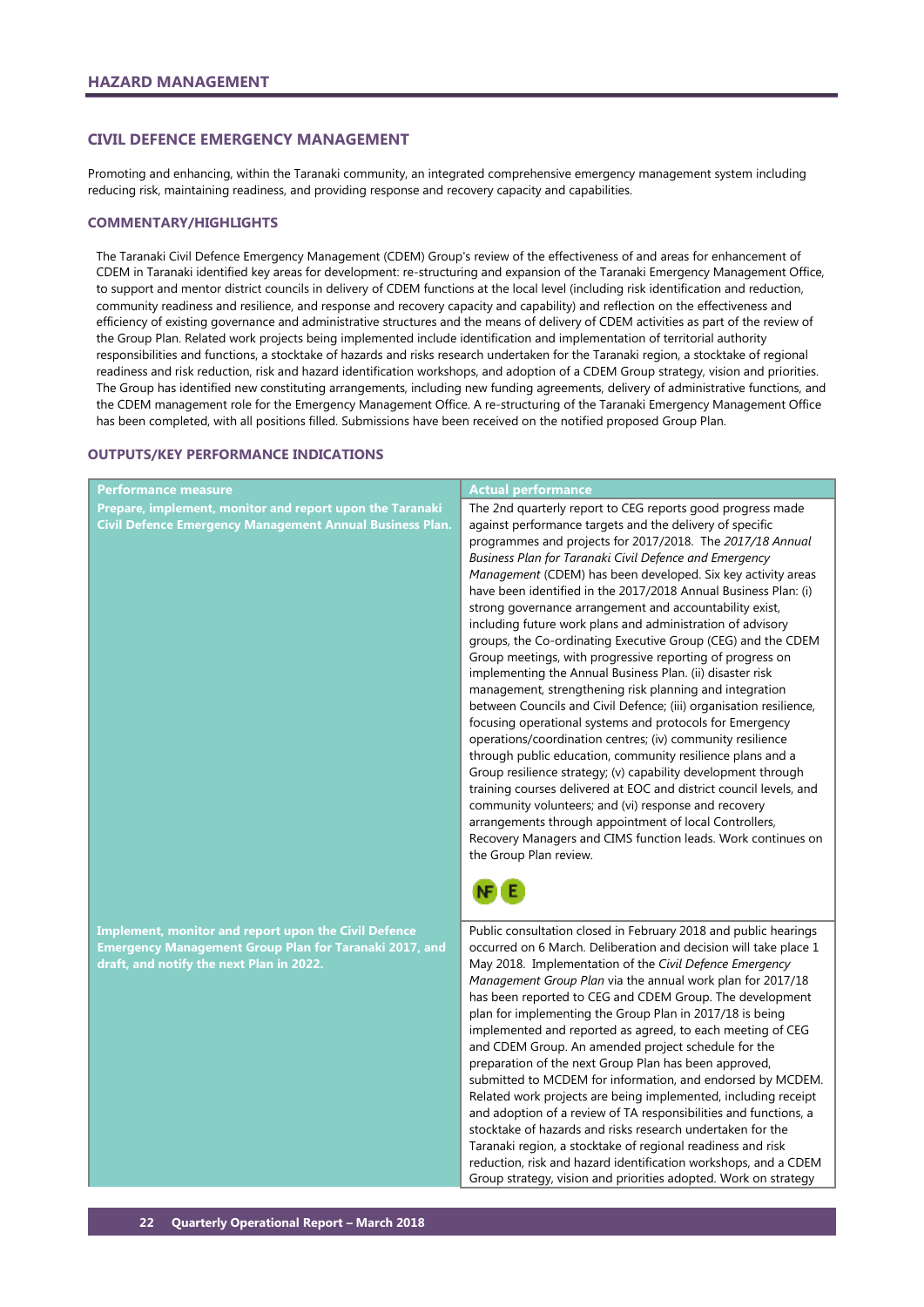

### **SCOREBOARD - OUTPUTS/KEY PERFORMANCE INDICATIONS**



- 
- Target may not be achieved
- Target will not be achieved
- Delayed
- Overdue

### **EXPLANATION FOR KEY PERFORMANCE INDICATIONS OTHER THAN "ON TARGET"**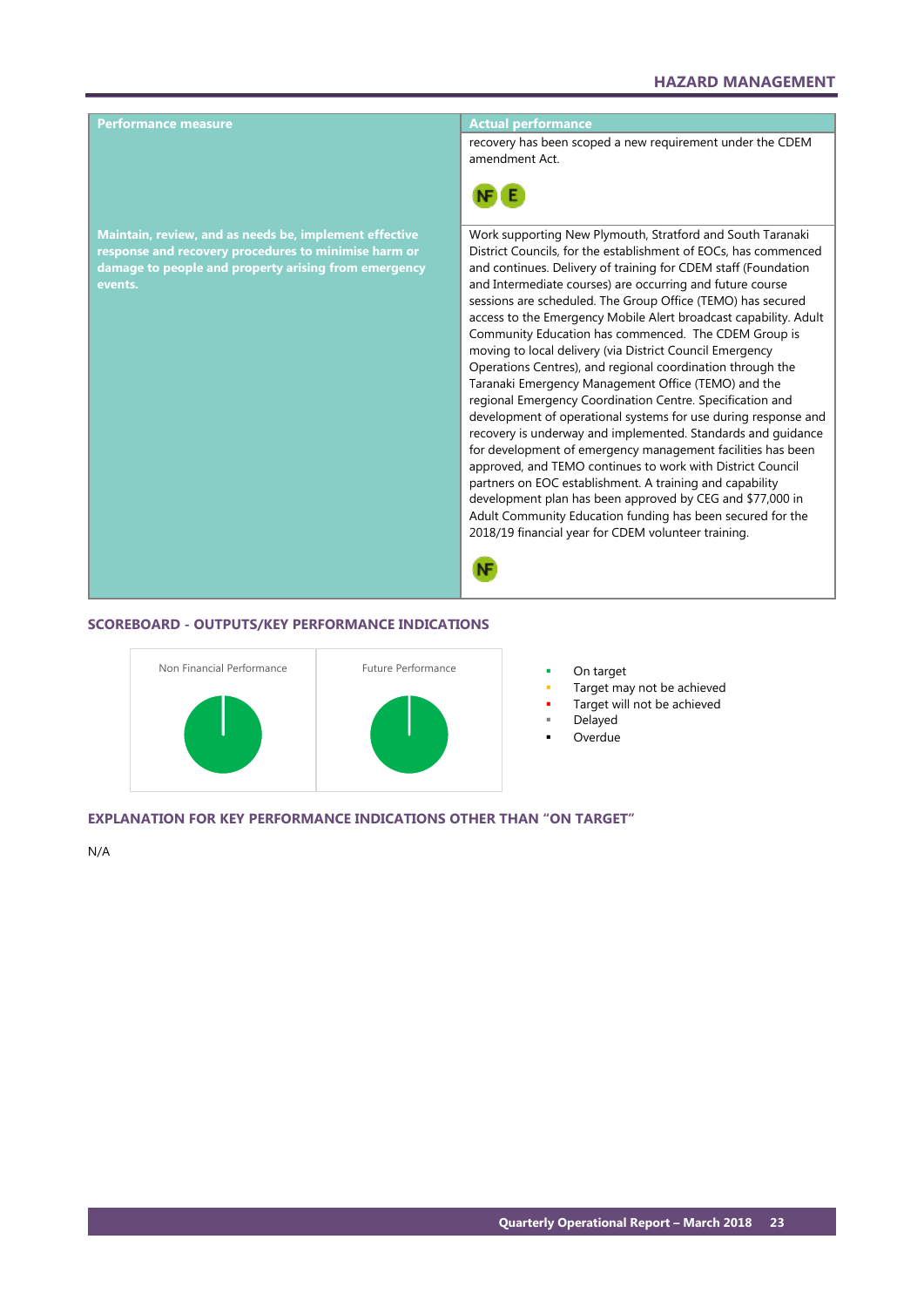# <span id="page-25-0"></span>**FLOOD MANAGEMENT AND GENERAL RIVER CONTROL**

Providing accurate and timely flood warnings, providing flood control advice and undertaking minor works and associated actions to minimise and prevent damage by floods and river erosion.

### **COMMENTARY/HIGHLIGHTS**

Information from rainfall and river level monitoring systems was provided. Provided advice to landowners on a range of river/stream flood control advance and drainage related matters.

# **OUTPUTS/KEY PERFORMANCE INDICATIONS**

| <b>Performance measure</b>                                                                                                                                                                                                                                                                                                     | <b>Actual performance</b>                                                                                                                                                                                                                                                                                                                                                                                                                                                                                                                                          |
|--------------------------------------------------------------------------------------------------------------------------------------------------------------------------------------------------------------------------------------------------------------------------------------------------------------------------------|--------------------------------------------------------------------------------------------------------------------------------------------------------------------------------------------------------------------------------------------------------------------------------------------------------------------------------------------------------------------------------------------------------------------------------------------------------------------------------------------------------------------------------------------------------------------|
| Effectively monitor rainfall and river levels and issue timely<br>flood warnings. Maintain continuous monitoring systems<br>(100% functional) and issue timely warnings for all cases,<br>where necessary, in accordance with the Flood Event<br><b>Standard Operating Procedure (approximately 35 warnings</b><br>per annum). | Meteorological and hydrometric monitoring sites were<br>maintained to high level of operational standard, with no<br>significant maintenance works required. All incoming telemetry<br>data is monitored continuously and responded to in accordance<br>with the Council's procedures for the monitoring of severe<br>weather and flood events. Thirty-two severe weather watch alerts<br>and thirteen warnings have been received from MetService in<br>the year to March. The Council was not required to issue any<br>flood warnings during the month of March. |
| Undertake minor emergency river and flood control works<br>when necessary.                                                                                                                                                                                                                                                     | No emergency works requiring Council funding have been<br>required.                                                                                                                                                                                                                                                                                                                                                                                                                                                                                                |
| Respond to 100% of requests for drainage, river and flood<br>control advice and assistance within ten working days.                                                                                                                                                                                                            | Advice, predominantly to farmers, provided, as required, on a<br>range of requests for general advice on works in streams.                                                                                                                                                                                                                                                                                                                                                                                                                                         |
| Facilitate river control projects for the environmental<br>enhancement of the region's waterways.                                                                                                                                                                                                                              | The willow control programme continues, focusing on removal<br>of willow in riparian areas to improve flood flows and enhance<br>native riparian vegetation.                                                                                                                                                                                                                                                                                                                                                                                                       |

# **SCOREBOARD - OUTPUTS/KEY PERFORMANCE INDICATIONS**



- 
- Target may not be achieved
- Target will not be achieved
- Delayed
- Overdue

# **EXPLANATION FOR KEY PERFORMANCE INDICATIONS OTHER THAN "ON TARGET"**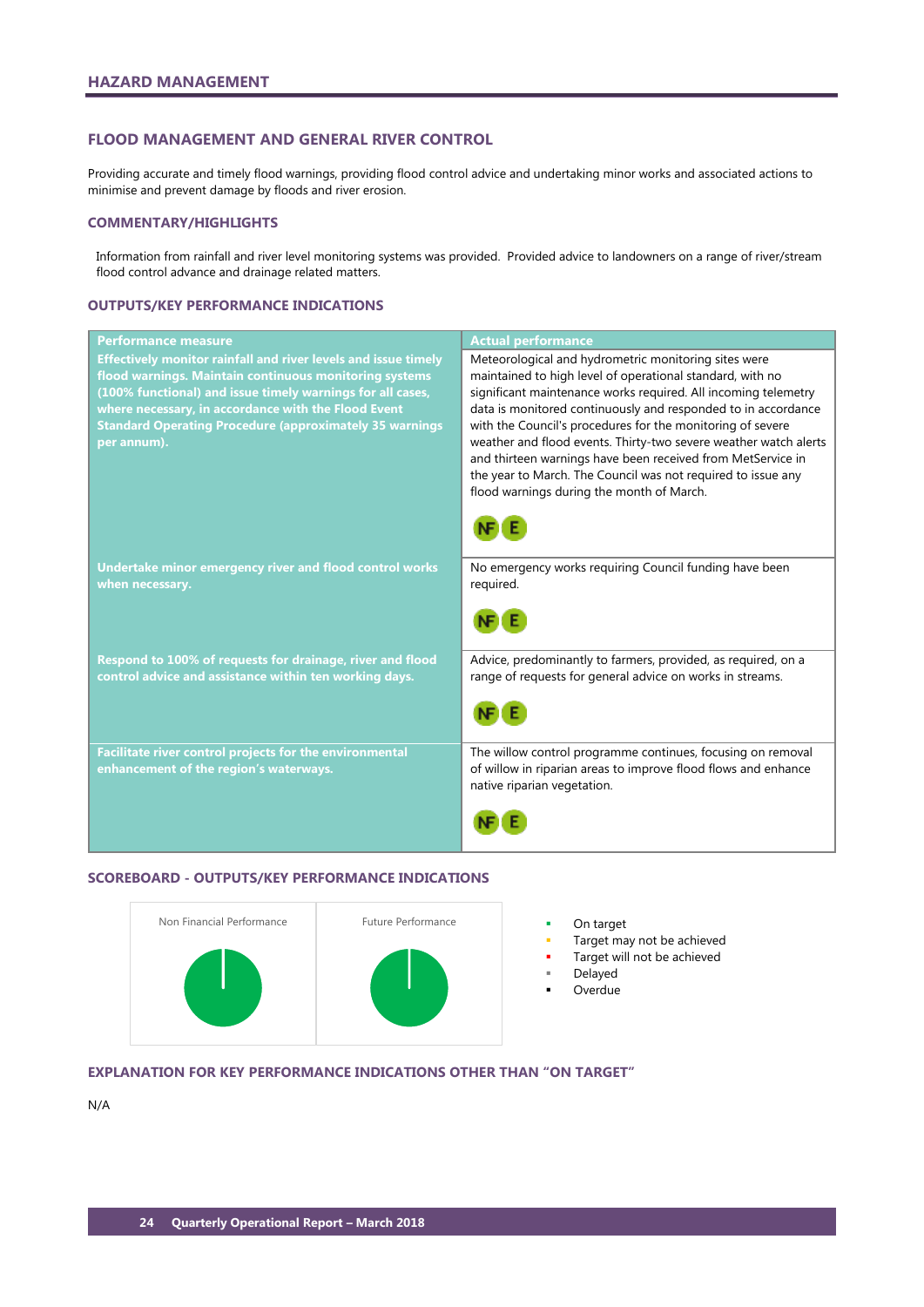# <span id="page-26-0"></span>**RIVER CONTROL SCHEMES**

Managing and maintaining river control scheme works to accepted design standards to minimise and prevent damage by floods and river erosion.

# **COMMENTARY/HIGHLIGHTS**

All schemes (Lower Waiwhakaiho, Lower Waitara, Okato and Waitotara) have been maintained as per their respective asset management plans. A range of maintenance works have been occurring across the schemes including vegetation clearance within the flood channel and erosion control works. Stage one of the Opunake flood control scheme works are complete and Stage Two design works are completed, with construction work to commence in February 2018.

### **OUTPUTS/KEY PERFORMANCE INDICATIONS**

| <b>Actual performance</b>                                                                                                                                                                                                                                                                                                                   |
|---------------------------------------------------------------------------------------------------------------------------------------------------------------------------------------------------------------------------------------------------------------------------------------------------------------------------------------------|
| All schemes have been maintained as per asset management<br>plans. Waiwhakaiho Works: clearance of self-seeded wattle trees                                                                                                                                                                                                                 |
| from Mangaone Stream channel upstream of Katere Road.<br>General: mowing of grassed area and stopbanks, general week<br>control                                                                                                                                                                                                             |
|                                                                                                                                                                                                                                                                                                                                             |
| Minor schemes are at agreed standards. No recent work has<br>been required.                                                                                                                                                                                                                                                                 |
|                                                                                                                                                                                                                                                                                                                                             |
| Stage One (to Otahi Stream) and Two (to Waiaua River) of the<br>Opunake Flood Control Scheme Rural works completed. Stage<br>Three (Alison St drain to Hihiwera Stream) will be completed<br>before the end of April. Channel and culvert maintenance work<br>within the township will be undertaken by South Taranaki District<br>Council. |
|                                                                                                                                                                                                                                                                                                                                             |

# **SCOREBOARD - OUTPUTS/KEY PERFORMANCE INDICATIONS**



- 
- Target may not be achieved
- Target will not be achieved
- Delayed
- Overdue

# **EXPLANATION FOR KEY PERFORMANCE INDICATIONS OTHER THAN "ON TARGET"**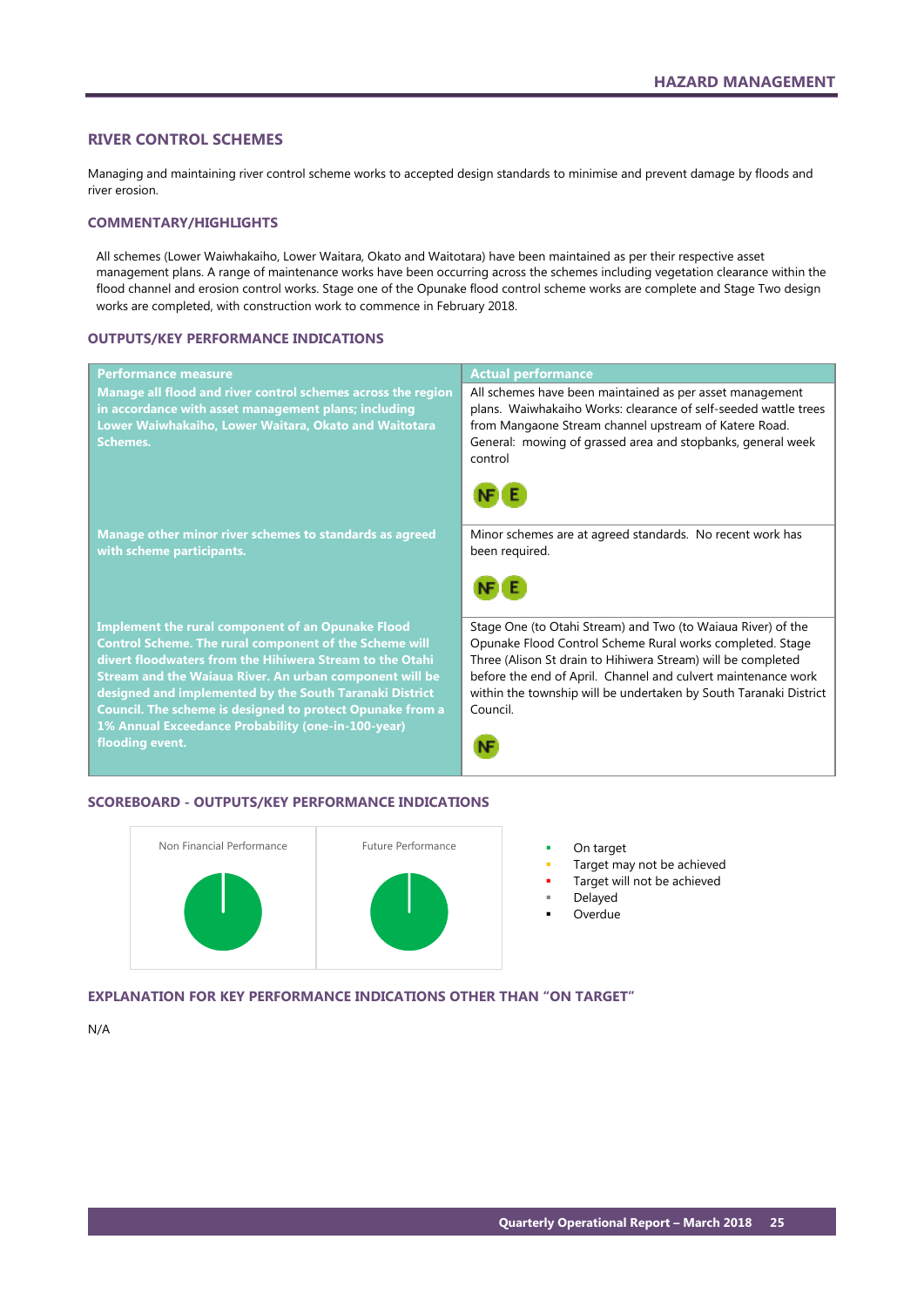# <span id="page-27-0"></span>**REGIONAL GARDENS**

Ensuring that Hollard Gardens, Tupare and Pukeiti are maintained and enhanced as regionally significant recreational and heritage amenities.

# **COMMENTARY/HIGHLIGHTS**

All gardens have been maintained to the standards in the respective Asset Management Plans. However, due to Cyclone Geta, significant tree damage was sustained in a number of areas at Hollard Gardens. The summer season has focused on garden presentation coupled with a busy visitor season. Tupare and Hollards both hosted music events that were well attended. Pukeiti continued its strong growth as a visitor and hospitality destination. The Lodge construction has been largely completed and planning for landscaping the Lodge surrounds, has commenced.

### **OUTPUTS/KEY PERFORMANCE INDICATIONS**

| Performance measure                                                                                                                                                                                                                                                                                                                                       | <b>Actual performance</b>                                                                                                                                                                                                                                                                                                                                                                                                                                                                                                                                                         |
|-----------------------------------------------------------------------------------------------------------------------------------------------------------------------------------------------------------------------------------------------------------------------------------------------------------------------------------------------------------|-----------------------------------------------------------------------------------------------------------------------------------------------------------------------------------------------------------------------------------------------------------------------------------------------------------------------------------------------------------------------------------------------------------------------------------------------------------------------------------------------------------------------------------------------------------------------------------|
| Provide three regional gardens (Tupare, Hollard Gardens and<br>Pukeiti) for free general use by the regional community.<br>Three gardens open 9am to 5pm seven days a week, with                                                                                                                                                                          | The gardens are now open all day every day for free general use<br>by the regional community and visitors                                                                                                                                                                                                                                                                                                                                                                                                                                                                         |
| <b>Hollard Gardens and Tupare open till 8pm during daylight</b><br>saving hours.                                                                                                                                                                                                                                                                          |                                                                                                                                                                                                                                                                                                                                                                                                                                                                                                                                                                                   |
| Encourage the increased use of the regional gardens by the<br>community for recreational purposes and for specific events.                                                                                                                                                                                                                                | Visitor numbers for July to end of March 2018: Pukeiti 68,824<br>Tupare 32,610 and Hollard Gardens 16,417 Events: Pukeiti 24<br>Tupare 31, and Hollard Gardens 49. There have been a number<br>of educational workshops, all well attended. The tree house trail<br>at Pukeiti was promoted for the school holidays with a positive<br>response from the community and a large increase in visitor<br>numbers. We introduced a new music event at Tupare during<br>February with 1,200 in attendance. We have also had a first<br>house concert at Tupare which was fully booked. |
| <b>Continue implementing the Pukeiti asset management plans</b><br>focusing on completing the upgrade works at Pukeiti.<br>Priority tasks to be completed include: Rebuilding the Lodge<br>and surrounds. Enhancing the garden and the<br>rhododendron collection, including development of the<br>weka wetland and children's activities. Continuing the | The major project during this quarter has been the Lodge<br>construction. Contractors are on schedule. Other projects and<br>proposed works this quarter, include: planning activity for works<br>to commence in the autumn once the Lodge construction is<br>complete, as well as completing the planning to inform the next<br>AMP's with a focus on recreation at Pukeiti.                                                                                                                                                                                                     |
| implementation of the plant collection plan. Refurbishing<br>the plant borders. Upgrading the outer ring tracks.<br><b>Completing the upgrade of the Rain Forest Centre.</b><br><b>Investigating further recreational opportunities.</b>                                                                                                                  |                                                                                                                                                                                                                                                                                                                                                                                                                                                                                                                                                                                   |
| Review and adopt asset management plans for Tupare,<br><b>Hollard Gardens and Pukeiti by 31 October 2017.</b>                                                                                                                                                                                                                                             | Asset Management Plans for the three gardens have been<br>completed and adopted by the Council. The Plans are included<br>in the Long Term Plan process.                                                                                                                                                                                                                                                                                                                                                                                                                          |
|                                                                                                                                                                                                                                                                                                                                                           |                                                                                                                                                                                                                                                                                                                                                                                                                                                                                                                                                                                   |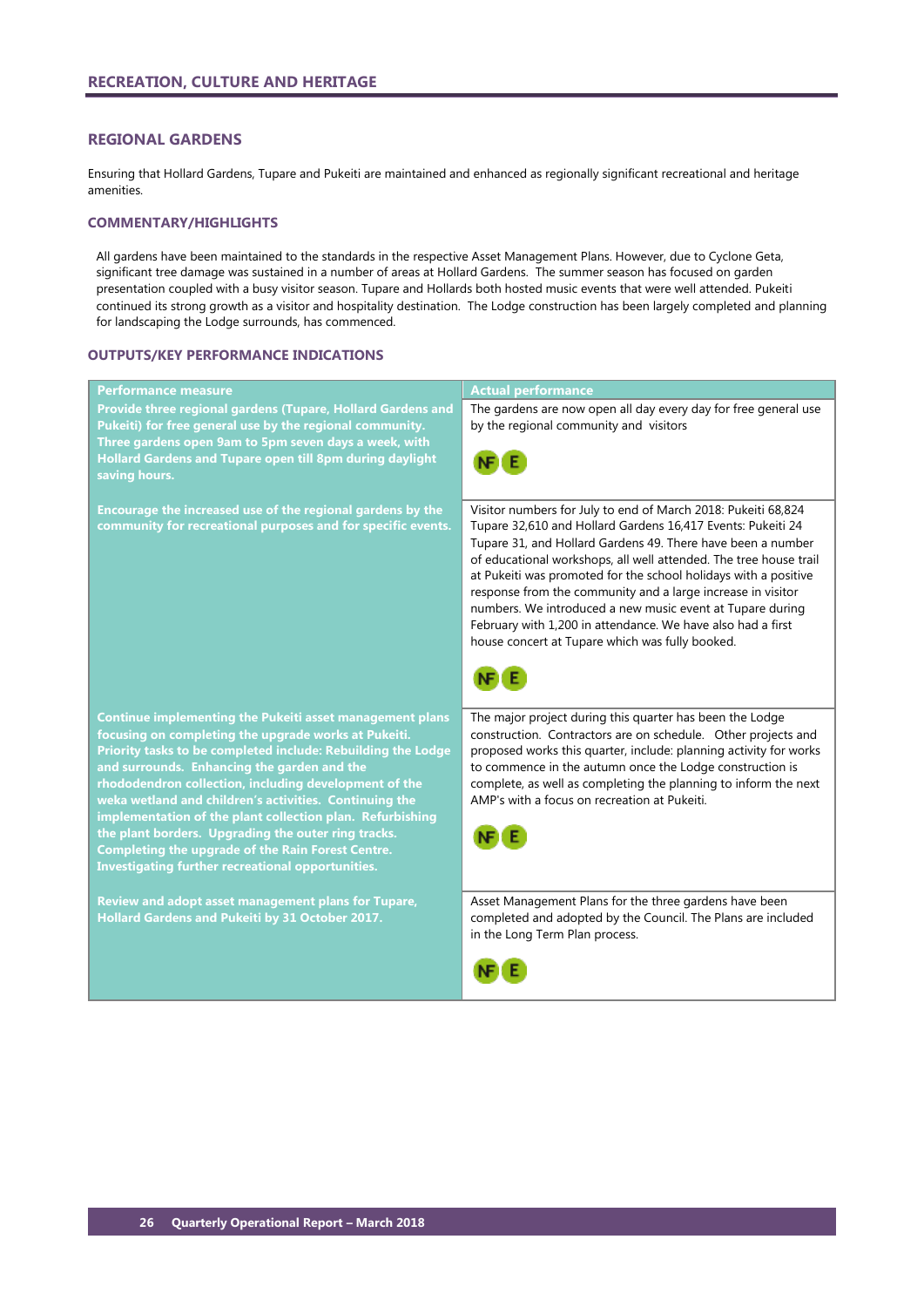# **SCOREBOARD - OUTPUTS/KEY PERFORMANCE INDICATIONS**



- 
- **Target may not be achieved**
- **Target will not be achieved**
- Delayed
- **-** Overdue

**EXPLANATION FOR KEY PERFORMANCE INDICATIONS OTHER THAN "ON TARGET"**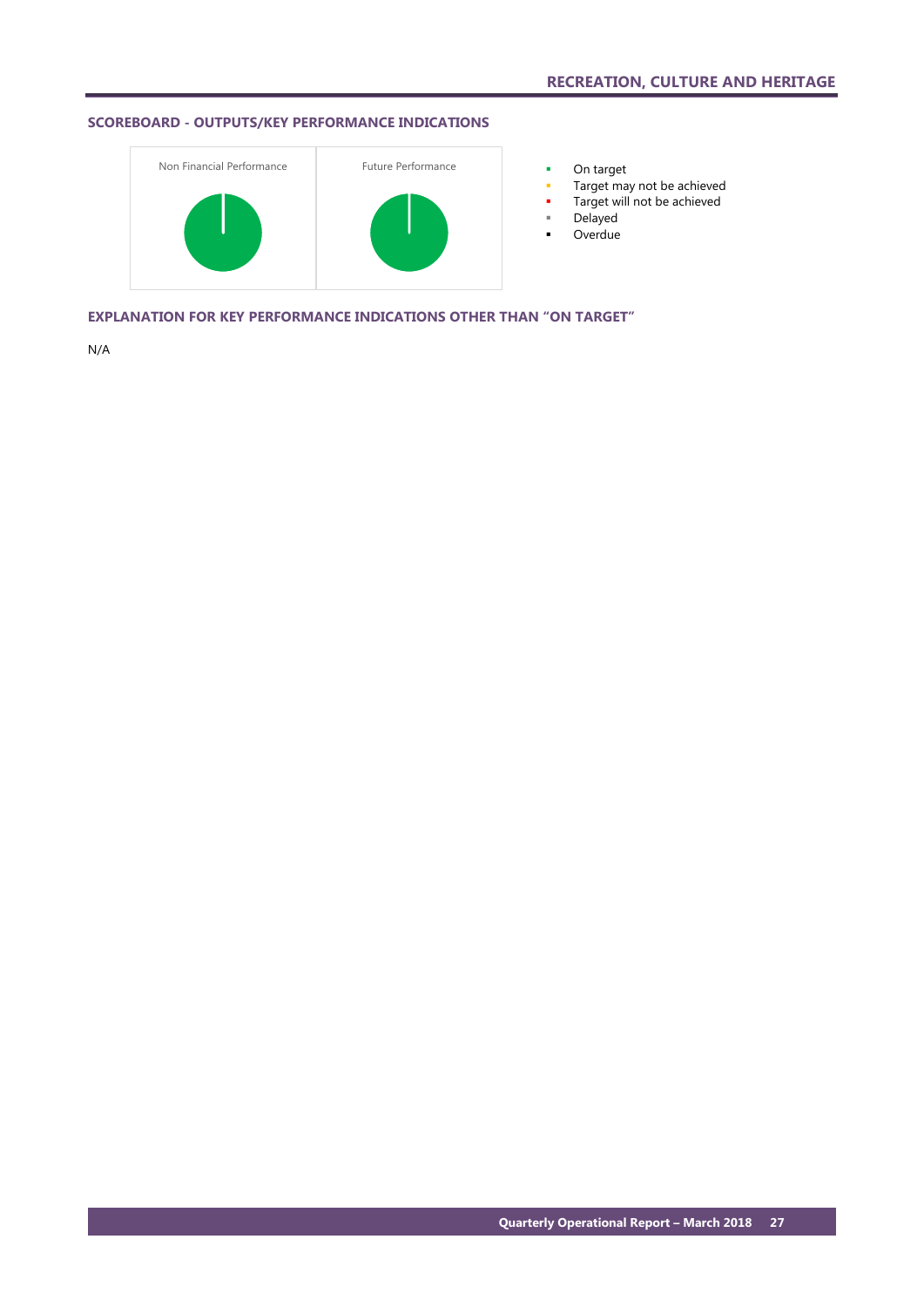### <span id="page-29-0"></span>**PUKE ARIKI**

Maintaining an ongoing partnership relationship with the Puke Ariki regional museum and library including the ongoing use of display and presentation material within an annual project.

# **COMMENTARY/HIGHLIGHT**

The relationship with Puke Ariki is progressing well. The projects for 2017/2018 (see below) have been agreed upon and are in the process of being delivered. The Permian Monsters: Life Before the Dinosaurs exhibition is proving to be very popular and successful. The programme for 2018/2019 is under development.

# **OUTPUTS/KEY PERFORMANCE INDICATIONS**

| <b>Performance measure</b>                                  | <b>Actual performance</b>                                         |
|-------------------------------------------------------------|-------------------------------------------------------------------|
| Maintain an ongoing partnership relationship with the Puke  | Quarterly partnership meetings are held with Puke Ariki. The four |
| Ariki regional museum and library including the ongoing use | 2017/2018 projects are: Bugs: Permian Monsters exhibition         |
| of display and presentation material within an annual       | (\$80,000); Refresh conservation component of Taranaki Naturally  |
| project.                                                    | Gallery (\$20,000); Taranaki Theatre Experience (\$25,000); Aotea |
|                                                             | Utanganui Museum of South Taranaki. (\$25,000).                   |
|                                                             |                                                                   |
|                                                             |                                                                   |
|                                                             |                                                                   |

# **SCOREBOARD - OUTPUTS/KEY PERFORMANCE INDICATIONS**



- 
- Target may not be achieved
- Target will not be achieved
- Delayed
- Overdue

**EXPLANATION FOR KEY PERFORMANCE INDICATIONS OTHER THAN "ON TARGET"**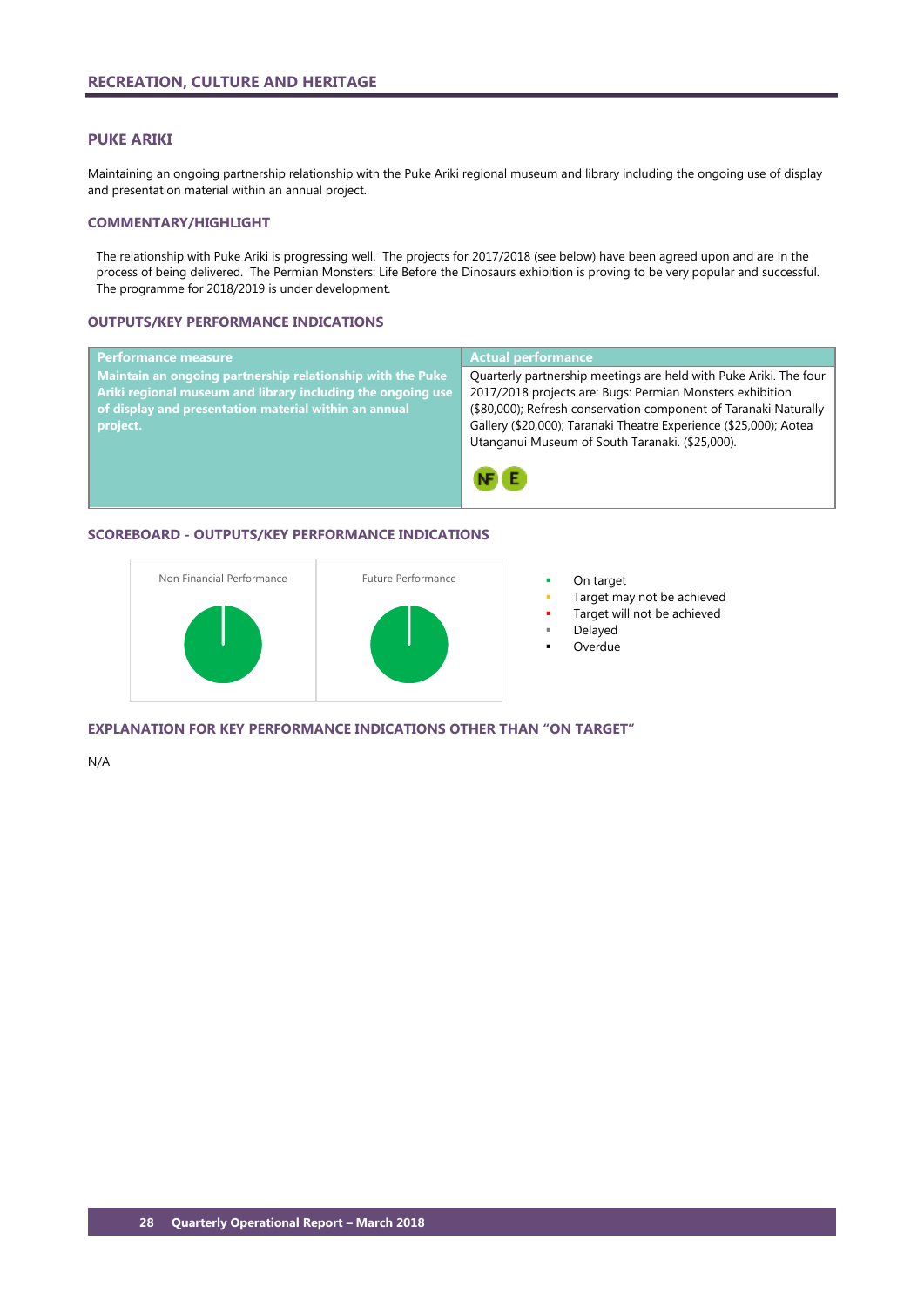# <span id="page-30-0"></span>**YARROW STADIUM**

Facilitating the continued maintenance and development of Yarrow Stadium.

### **COMMENTARY/HIGHLIGHTS**

Recent highlights include the completion of the new hospitality suites and the associated food and beverage amenities, the successful hosting of the All Blacks v Argentina test match and the Taranaki home Mitre 10 Cup rugby games. The Management Agreement between the Taranaki Stadium Trust and the New Plymouth District Council is working well. A detailed investigation is currently under way into the work required to bring the stands up to adequate earthquake standards. When details, options and costings are clear, the Council envisages consulting the regional community on the next steps that should be taken. The focus presently is the recovery programme for this year's events.

# **OUTPUTS/KEY PERFORMANCE INDICATIONS**

| <b>Performance measure</b>                                                                                           | <b>Actual performance</b>                                                                                                                                                                                                                                                                                                                                                                                                                                   |
|----------------------------------------------------------------------------------------------------------------------|-------------------------------------------------------------------------------------------------------------------------------------------------------------------------------------------------------------------------------------------------------------------------------------------------------------------------------------------------------------------------------------------------------------------------------------------------------------|
| <b>Contract with New Plymouth District Council for the</b><br>operation and management of Yarrow Stadium.            | The Trust and the New Plymouth District Council have a<br>management agreement for the operation and management of<br>Yarrow Stadium. New Plymouth District Council are operating<br>and managing Yarrow Stadium under this agreement.                                                                                                                                                                                                                      |
| Undertake asset management planning for the future<br>maintenance, enhancement and development of Yarrow<br>Stadium. | A joint committee of the Council and the New Plymouth District<br>Council have developed and adopted a strategic plan and<br>associated 2015/2025 asset management plan for the long-term<br>development of Yarrow Stadium. The Council is completing the<br>2017/2018 programme. Work is ongoing on the 2018/2028<br>asset management plans although this has slowed down as the<br>results of earthquake assessments on the two Stands are<br>considered. |
| Provide regional funding for the future maintenance,<br>enhancement and development of Yarrow Stadium.               | The Council provides regional funding to the Taranaki Stadium<br>Trust for long-term maintenance and development at Yarrow<br>Stadium. The implementation of the 2017/2018 programme of<br>major maintenance and development is the focus.                                                                                                                                                                                                                  |

# **SCOREBOARD - OUTPUTS/KEY PERFORMANCE INDICATIONS**



- 
- Target may not be achieved
- Target will not be achieved
- Delayed
- **Overdue**

## **EXPLANATION FOR KEY PERFORMANCE INDICATIONS OTHER THAN "ON TARGET"**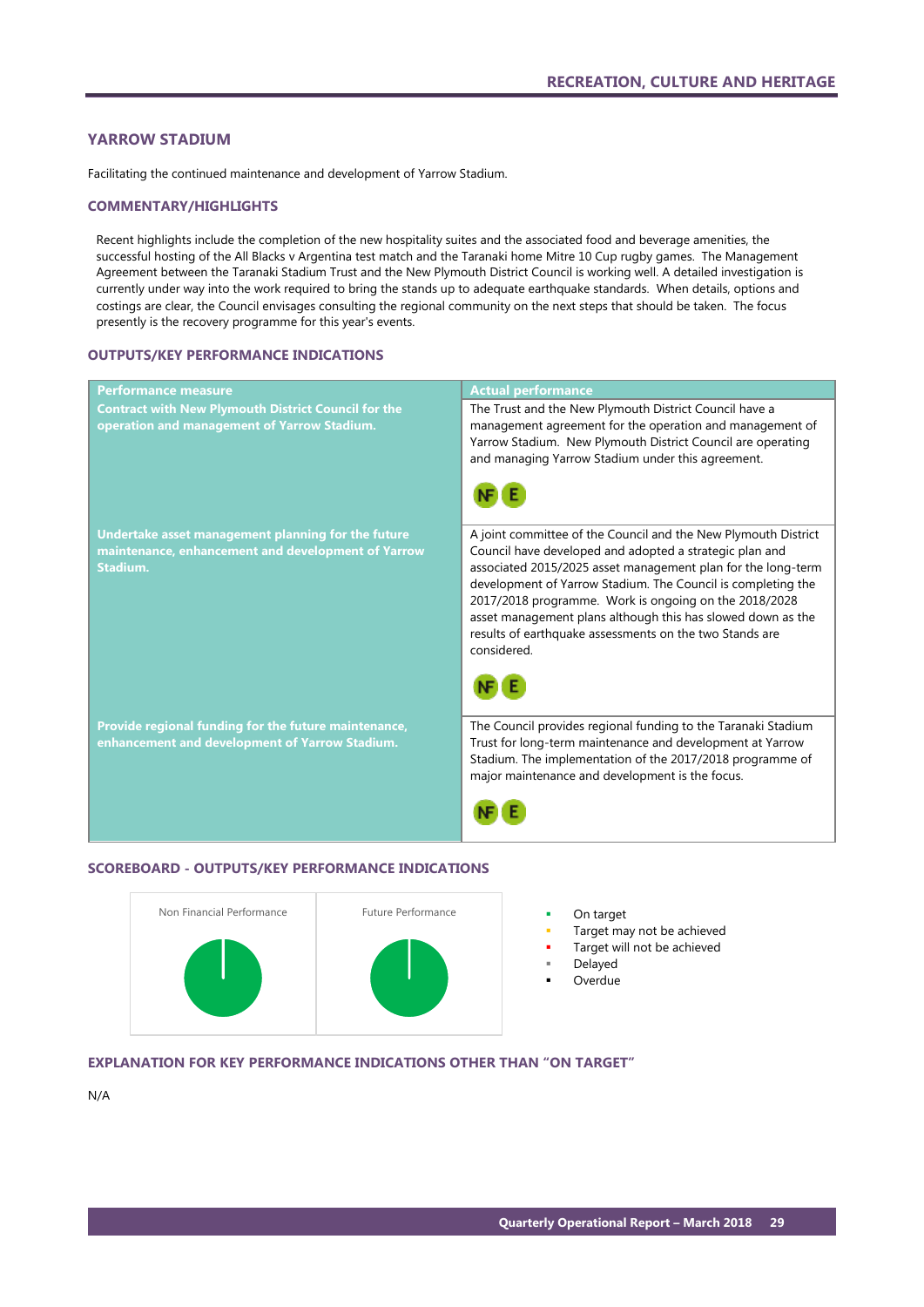### <span id="page-31-0"></span>**INVESTMENT MANAGEMENT**

Ensuring that the equity, property and treasury investments owned by the Council are efficiently managed.

### **COMMENTARY/HIGHLIGHTS**

Council's investment management activities are working well within defined policies and procedures. The AGM of Port Taranaki Ltd has occurred and a number of issues around membership of the Board have been addressed. Achieving the interest rate return targets is challenging in the current low interest environment. It is unlikely that the Council will achieve its 2015/2025 Long-Term Plan Investment Policy target of 6% in 2017/2018. This target is being reviewed for the *2018/2028 Long-Term Plan*.

# **OUTPUTS/KEY PERFORMANCE INDICATIONS**

| <b>Performance measure</b>                                                                                                   | <b>Actual performance</b>                                                                                                                                                                                                                                                                                                                                                        |
|------------------------------------------------------------------------------------------------------------------------------|----------------------------------------------------------------------------------------------------------------------------------------------------------------------------------------------------------------------------------------------------------------------------------------------------------------------------------------------------------------------------------|
| <b>Consider Port Taranaki's annual statement of corporate</b><br>intent and monitor performance against established targets. | Port Taranaki Ltd's performance was reviewed when considering<br>their 2016/2017 Annual Report at the Council's Ordinary<br>Meeting on 18 September 2017. The half-year results to 31<br>December 2017 will be reviewed and considered in the first half<br>of 2018. Performance against standards set in the statement of<br>corporate intent is reported in the annual report. |
| Appoint Directors at Port Taranaki Ltd's annual general<br>meeting and at other times as required.                           | Messrs Crough and MacLeod were reappointed at the 22<br>September 2017 AGM of Port Taranaki Ltd. Mrs Kathy Meads<br>was appointed to the Board on 12 December 2017.                                                                                                                                                                                                              |
| Undertake on-going liaison with port company directors and<br>management.                                                    | Regular formal and informal briefings and discussions occurred<br>between the Board and the Council throughout 2017/2018.                                                                                                                                                                                                                                                        |
| Manage and, where appropriate, divest leasehold land in<br>accordance with the Council's Investment Policy.                  | Leasehold land is managed in accordance with the Council's<br>Investment Policy. A 5% return from leasehold land rentals is<br>expected in 2017/2018. No properties have been divested.                                                                                                                                                                                          |
| Manage and maximise returns from treasury investments in<br>accordance with the Investment Policy.                           | All treasury investments are in accordance with the Council's<br>Investment Policy, however the Long-Term Plan target return of<br>6% is unlikely to be achieved.                                                                                                                                                                                                                |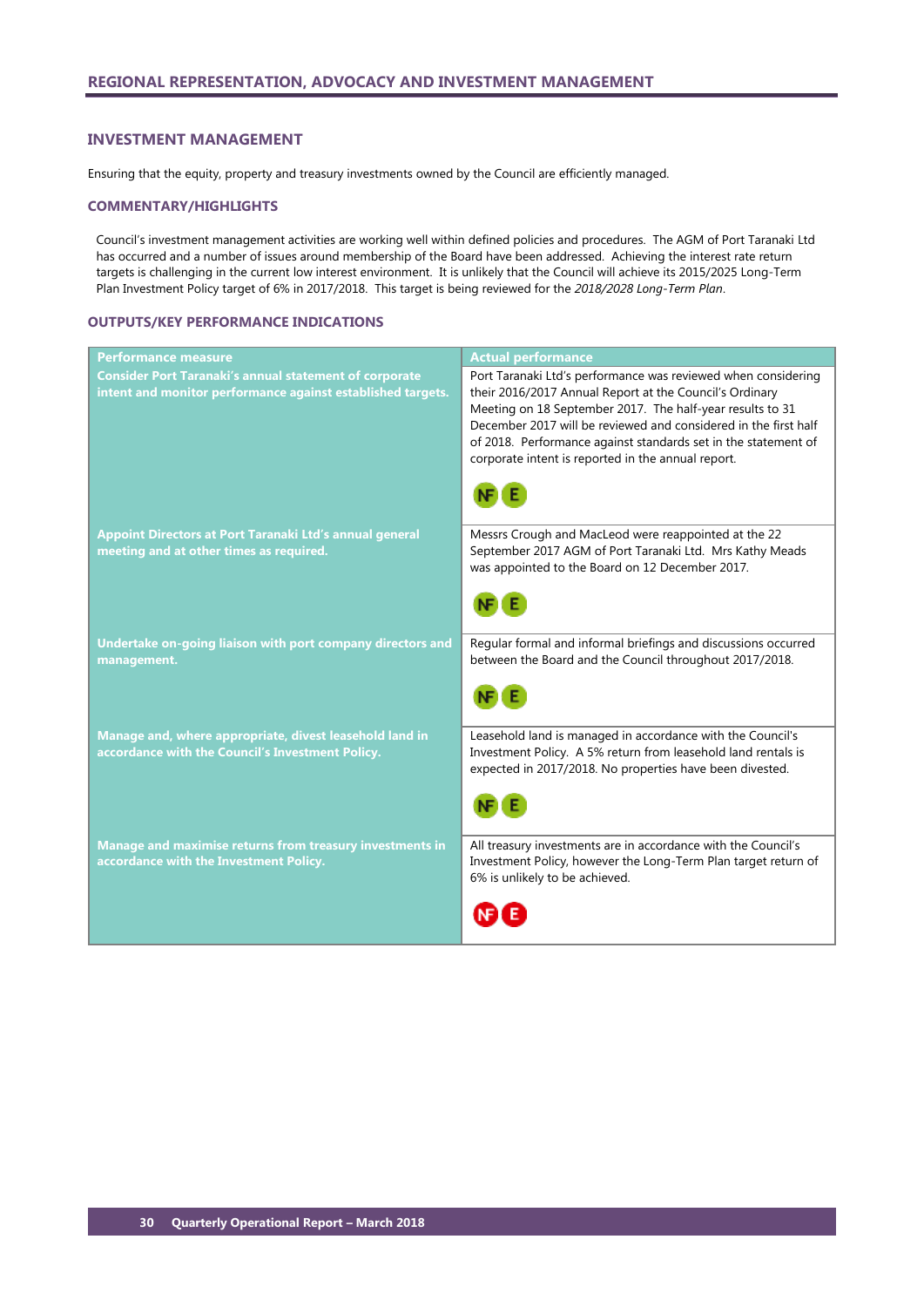# **SCOREBOARD - OUTPUTS/KEY PERFORMANCE INDICATIONS**



- 
- **Target may not be achieved**
- Target will not be achieved
- Delayed
- **-** Overdue

**EXPLANATION FOR KEY PERFORMANCE INDICATIONS OTHER THAN "ON TARGET"**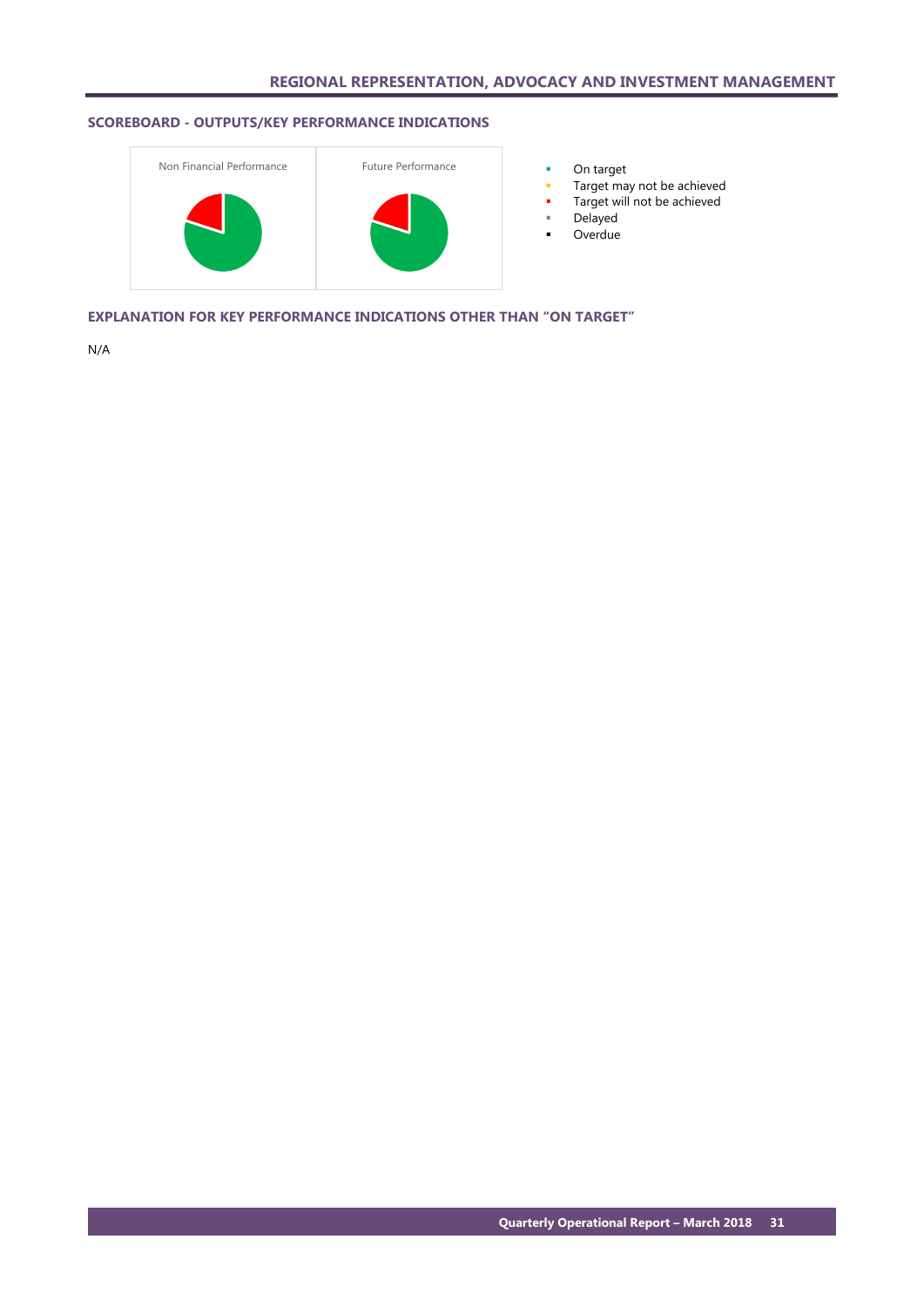### <span id="page-33-0"></span>**COMMUNITY ENGAGEMENT**

Promoting community awareness and understanding of the Council's functions and activities, and making quality and timely information publicly available.

# **COMMENTARY/HIGHLIGHTS**

The implementation of the digital and social media strategy is the primary focus and good progress is being made on all fronts. The web design and redevelopment project is progressing well with Stage 2 going live in the second quarter of 2017/2018. ALGIM's 2017 Council website rankings place the Council as the second best regional council website. Work is progressing on a transport app with the NZTA. Preparations are underway for the 2018 Environmental Awards. The environmental education programme continues to be busy and successful.

# **OUTPUTS/KEY PERFORMANCE INDICATIONS**

| <b>Performance measure</b>                                  | <b>Actual performance</b>                                                                           |
|-------------------------------------------------------------|-----------------------------------------------------------------------------------------------------|
| <b>Engage with the community across a range of channels</b> | A range of communications activities have been undertaken to                                        |
| including print and digital publications, news media,       | support programmes. The website is being maintained and                                             |
| websites, mobile and social media. Produce regular editions | enhanced, and social media activity continues to grow with 3,201                                    |
| (4 per annum) of the Recount newsletter to over 1,000       | followers on Facebook. Three newsletters have been published                                        |
| stakeholders through a range of channels.                   | to date (1 Recount and 2 Talking Taranaki).                                                         |
|                                                             |                                                                                                     |
| Implement the Council's environmental awards programme.     | Planning is underway for the 2018 environmental awards which<br>will be presented in November 2018. |
|                                                             |                                                                                                     |
| Provide an on-going environmental education programme       | There have been 165 education sessions/field trips involving                                        |
| for school children and the wider community including class | 4,738 students (including the Gardens' School Programmes), 22                                       |
| visits, field trips and the Pukeiti Rainforest School.      | planning meetings, 0 professional development sessions and 3<br>issues of the SITE newsletter.      |
|                                                             |                                                                                                     |

## **SCOREBOARD - OUTPUTS/KEY PERFORMANCE INDICATIONS**



- Target may not be achieved
- Target will not be achieved
- Delayed
- **Overdue**

# **EXPLANATION FOR KEY PERFORMANCE INDICATIONS OTHER THAN "ON TARGET"**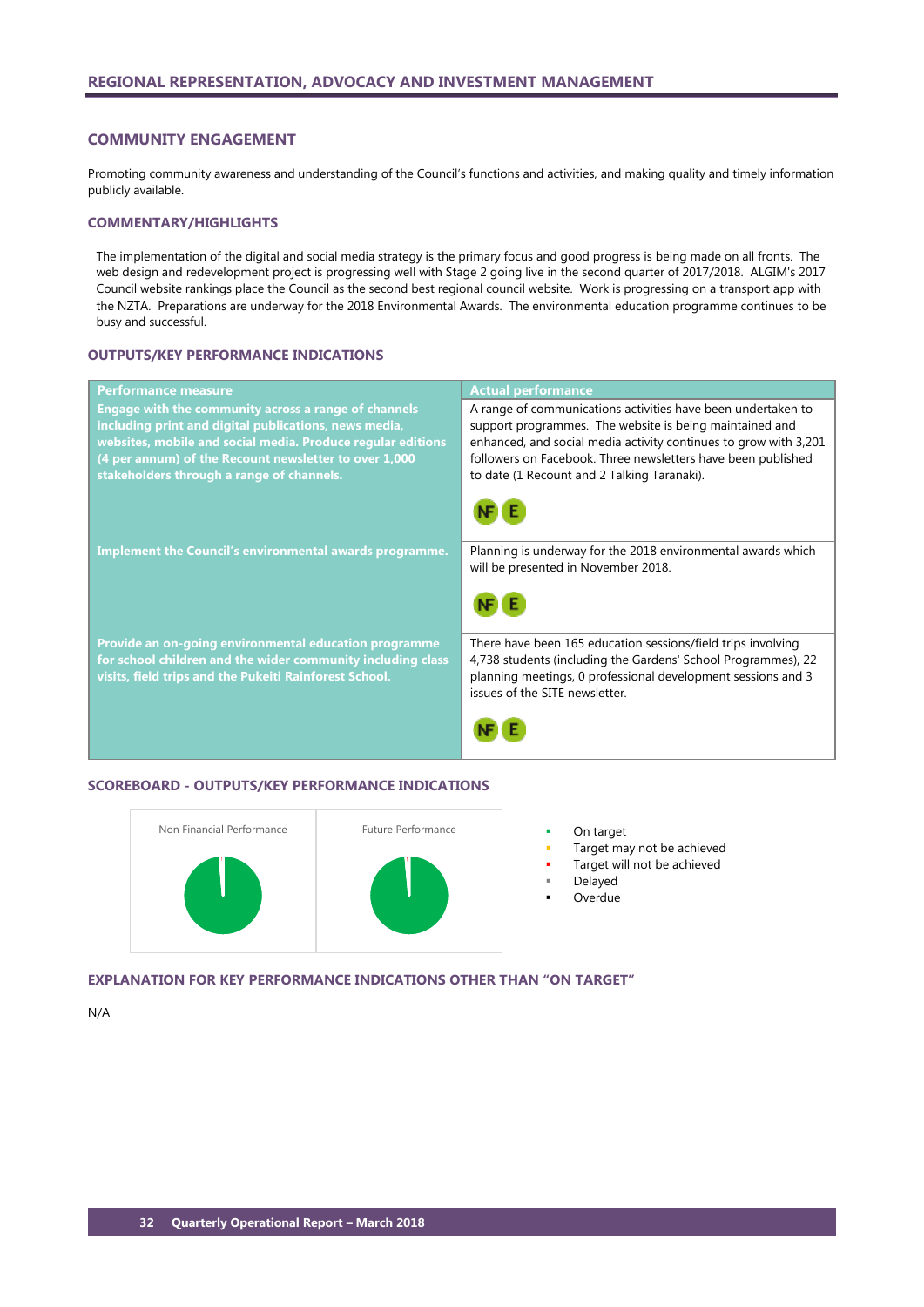# <span id="page-34-0"></span>**ADVOCACY AND RESPONSE**

Advocating and responding, on behalf of the Taranaki community, to initiatives proposed by other agencies, when those initiatives affect the statutory responsibilities of the Council or relate to matters of regional significance, which are of interest or concern to the people of Taranaki.

# **COMMENTARY/HIGHLIGHTS**

Submissions made have decreased due to less requests coming out Government due to the election. The Council continues to be heavily involved in various forums, mainly in Wellington, associated with policy development, advocacy, liaison and response to a range of national initiatives.

### **OUTPUTS/KEY PERFORMANCE INDICATIONS**

| <b>Performance measure</b>                                                                                                                                                            | <b>Actual performance</b>                          |
|---------------------------------------------------------------------------------------------------------------------------------------------------------------------------------------|----------------------------------------------------|
| Assess the implications of policy initiatives proposed by                                                                                                                             | To date, fourteen (14) submissions have been made. |
| other agencies including discussion documents, proposed<br>policies, strategies, plans and draft legislation, and respond<br>within required timeframes on approximately 15 occasions | NF E                                               |
| per year.                                                                                                                                                                             |                                                    |

### **SCOREBOARD - OUTPUTS/KEY PERFORMANCE INDICATIONS**



- 
- Target may not be achieved
- Target will not be achieved
- Delayed
- **Overdue**

# **EXPLANATION FOR KEY PERFORMANCE INDICATIONS OTHER THAN "ON TARGET"**